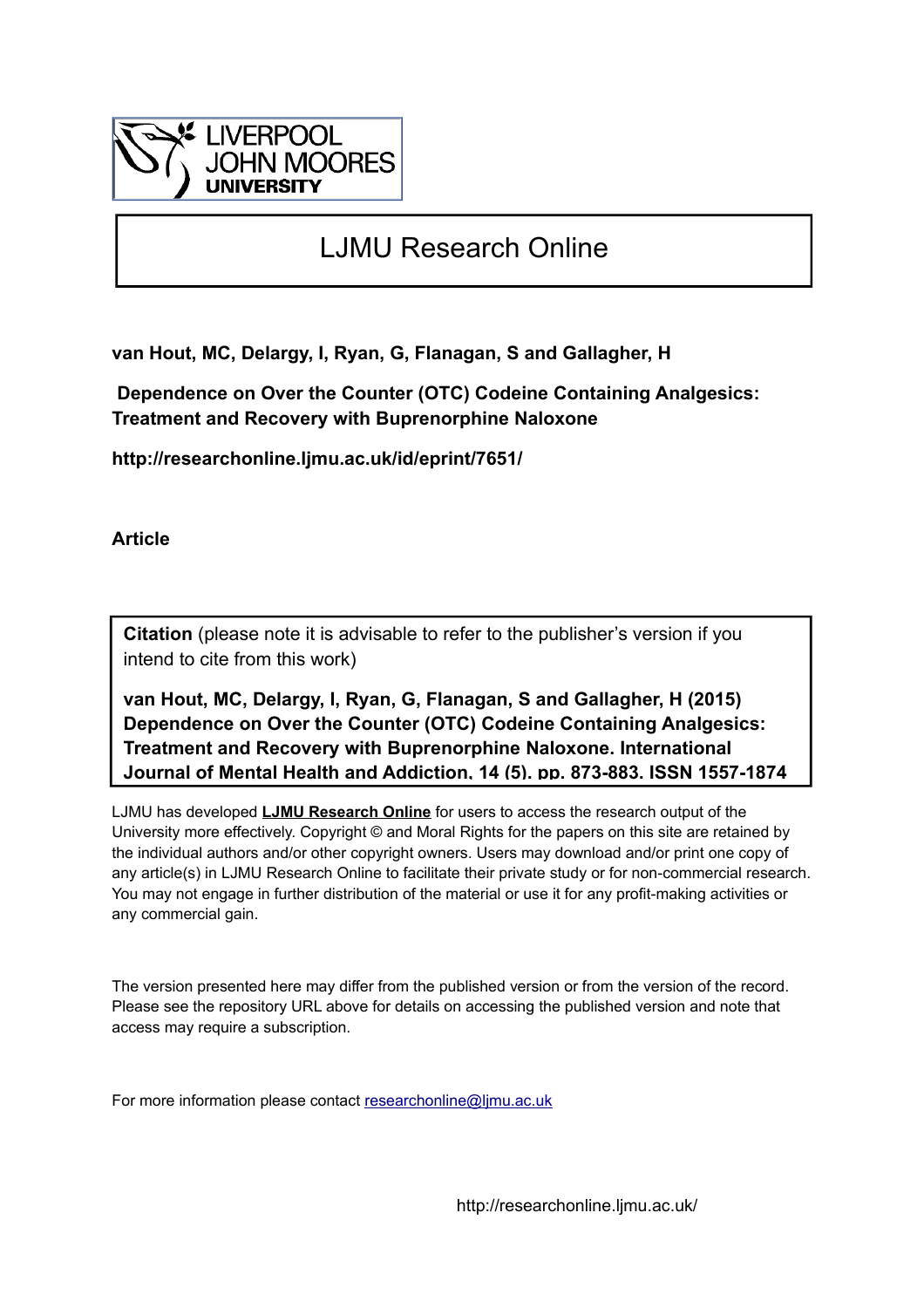# International Journal of Mental Health & Addiction Dependence on over the counter (OTC) codeine containing analgesics: treatment and recovery with buprenorphine naloxone

--Manuscript Draft--

| <b>Manuscript Number:</b>                               |                                                                                                                           |                           |
|---------------------------------------------------------|---------------------------------------------------------------------------------------------------------------------------|---------------------------|
| <b>Full Title:</b>                                      | Dependence on over the counter (OTC) codeine containing analgesics: treatment and<br>recovery with buprenorphine naloxone |                           |
| <b>Article Type:</b>                                    | <b>Clinical Case Studies</b>                                                                                              |                           |
| Keywords:                                               | Codeine; opioid analgesic dependence; opioid painkiller dependence;<br>buprenorphine-naloxone; Suboxone®                  |                           |
| <b>Corresponding Author:</b>                            | Marie Claire Van Hout, Ph.D<br>Waterford Institute of Technology<br>Waterford, IRELAND                                    |                           |
| <b>Corresponding Author Secondary</b><br>Information:   |                                                                                                                           |                           |
| <b>Corresponding Author's Institution:</b>              | Waterford Institute of Technology                                                                                         |                           |
| <b>Corresponding Author's Secondary</b><br>Institution: |                                                                                                                           |                           |
| <b>First Author:</b>                                    | Marie Claire Van Hout, Ph.D                                                                                               |                           |
| <b>First Author Secondary Information:</b>              |                                                                                                                           |                           |
| <b>Order of Authors:</b>                                | Marie Claire Van Hout, Ph.D                                                                                               |                           |
|                                                         | <b>Ide Delargy</b>                                                                                                        |                           |
|                                                         | Gerry Ryan                                                                                                                |                           |
|                                                         | Siobhan Flanagan                                                                                                          |                           |
|                                                         | Hugh Gallagher                                                                                                            |                           |
| <b>Order of Authors Secondary Information:</b>          |                                                                                                                           |                           |
| <b>Funding Information:</b>                             | FP7<br>(611736.)                                                                                                          | Dr. Marie Claire Van Hout |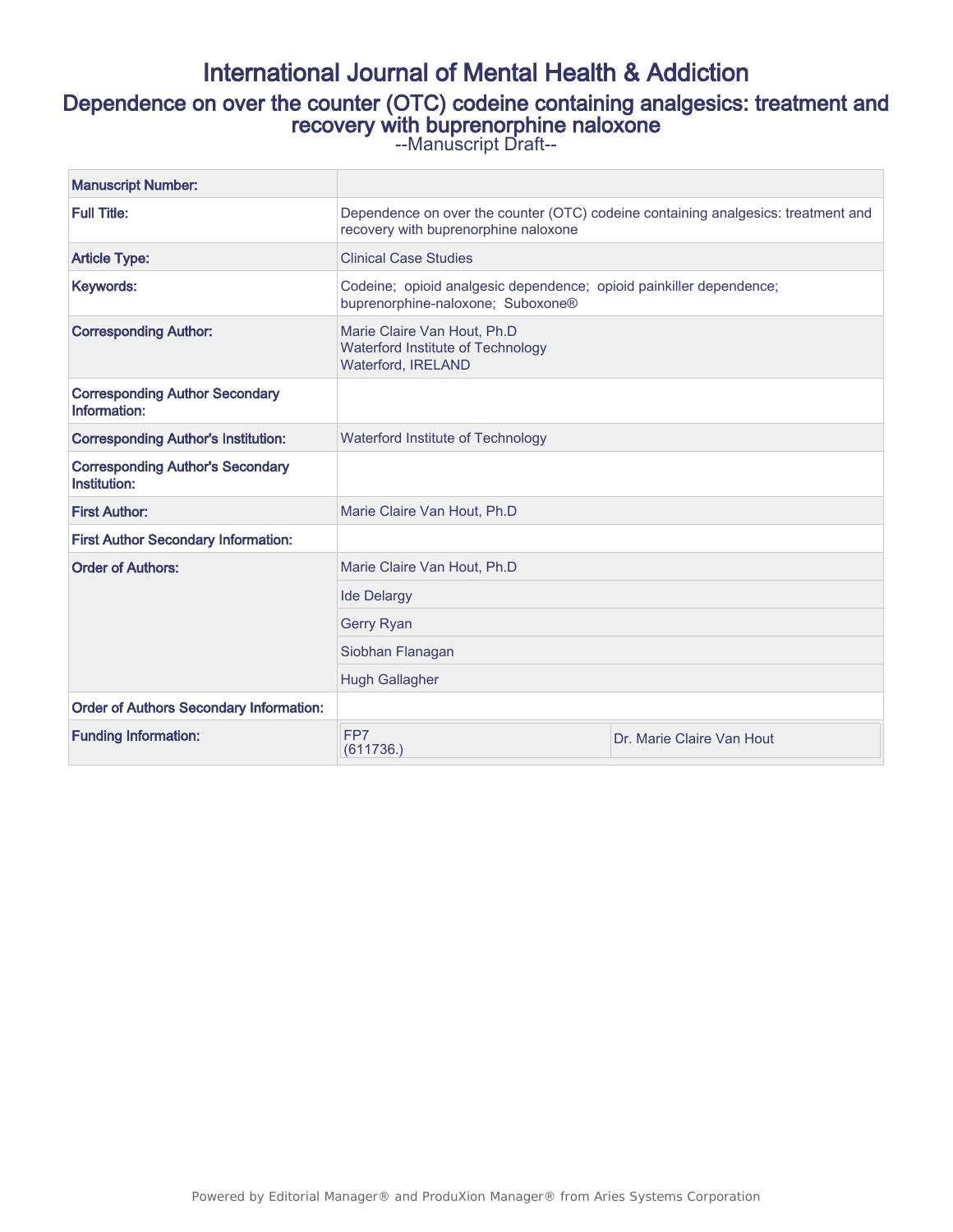#### **Abstract**

Misuse and dependence on prescribed and over the counter (OTC) codeine-combination analgesics is an emerging public health concern. We present a clinical case series of four adult patients dependent on OTC codeine combination analgesics in Ireland. Cases (two males/two females, aged 44–57 years) were consuming between 12 and 72 codeinecontaining tablets/day. In three cases, consumption was linked to pain, with on-going misuse reflecting dependence on codeine. Cases were initiated on buprenorphine-naloxone (Suboxone*®)*, stabilised on doses of between 4 mg/1 mg and 14 mg/ 3.5 mg per day and remain on treatment without additional opioid use, as verified by drug screening reports. Although anecdotal, these cases show the potential of effective opioid agonist treatment (OAT) using buprenorphine-naloxone (Suboxone*®)* to successfully treat this distinct form of opioid dependence disorder. Optimal service provision should recognise unique patient profiles and needs for this form of opioid dependence and incorporate psycho-social supports.

#### **Key Words**

Codeine, opioid analgesic dependence, opioid painkiller dependence, buprenorphine-

naloxone, Suboxone*®*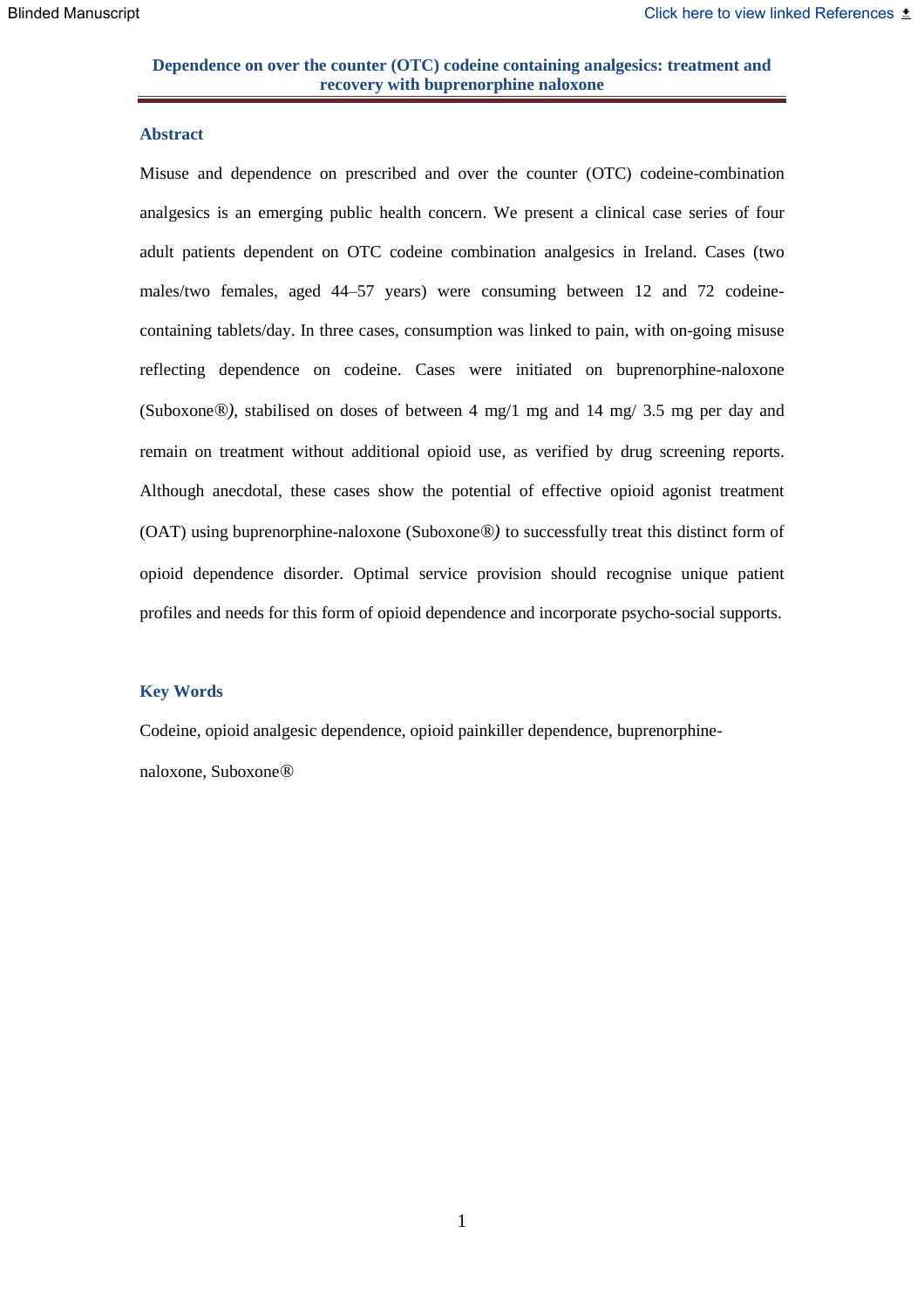#### **Introduction**

Addiction to opioids is defined as a chronic relapsing disorder characterised by permanent metabolic disorder (Dole and Nywsander, 1965). Diverse treatment approaches centre on the support of patients dependent on opioids and include long term opioid agonist treatment (OAT), detoxification, relapse prevention, psychosocial interventions and therapeutic communities (Amato et al., 2005; 2011). The use of several therapeutic agents is paramount in the management, stabilisation and detoxification of such patients, and includes the oral administration of full or partial opioid agonists such as methadone, buprenorphine, LAAM, codeine or morphine (Amato et al., 2005; Gowing et al., 2011; Riksheim et al., 2014).

Cochrane reviews have demonstrated strong evidence for effectiveness of methadone substitution treatment (Mattick et al., 2009; 2014), amid calls to scale up global availability in recent years (Mattick et al., 2009; Mathers et al., 2010). Methadone substitution is however controversial given the potential for fatal overdose, and long term and sometimes indefinite duration of treatment (Amato et al., 2005; Strike et al., 2013). Treatment retention is related to the prescribing of appropriate, individually determined and higher doses of methadone (Amato et al., 2005; Bao et al., 2013). Unpleasant withdrawals reported by methadone patients when tapering has contributed to the use of alternative therapeutic agents to support the patient such as clonidine, lofexidine, dihydrocodeine (DHC) and, more recently buprenorphine (Wright et al., 2007; Gowing et al., 2006;2009).

In terms of comparing methadone and buprenorphine, Cochrane reviews have determined that buprenorphine is an effective medication in the maintenance treatment of heroin dependence, retention of patients at doses above 2mg, and suppression of illicit opioid use at doses above 16mg based on placebo-controlled trials (Mattick et al., 2014). Mattick et al., (2014) also found high quality of evidence that buprenorphine was superior to placebo in treatment retention at all doses. However, methadone is superior to buprenorphine at patient retention,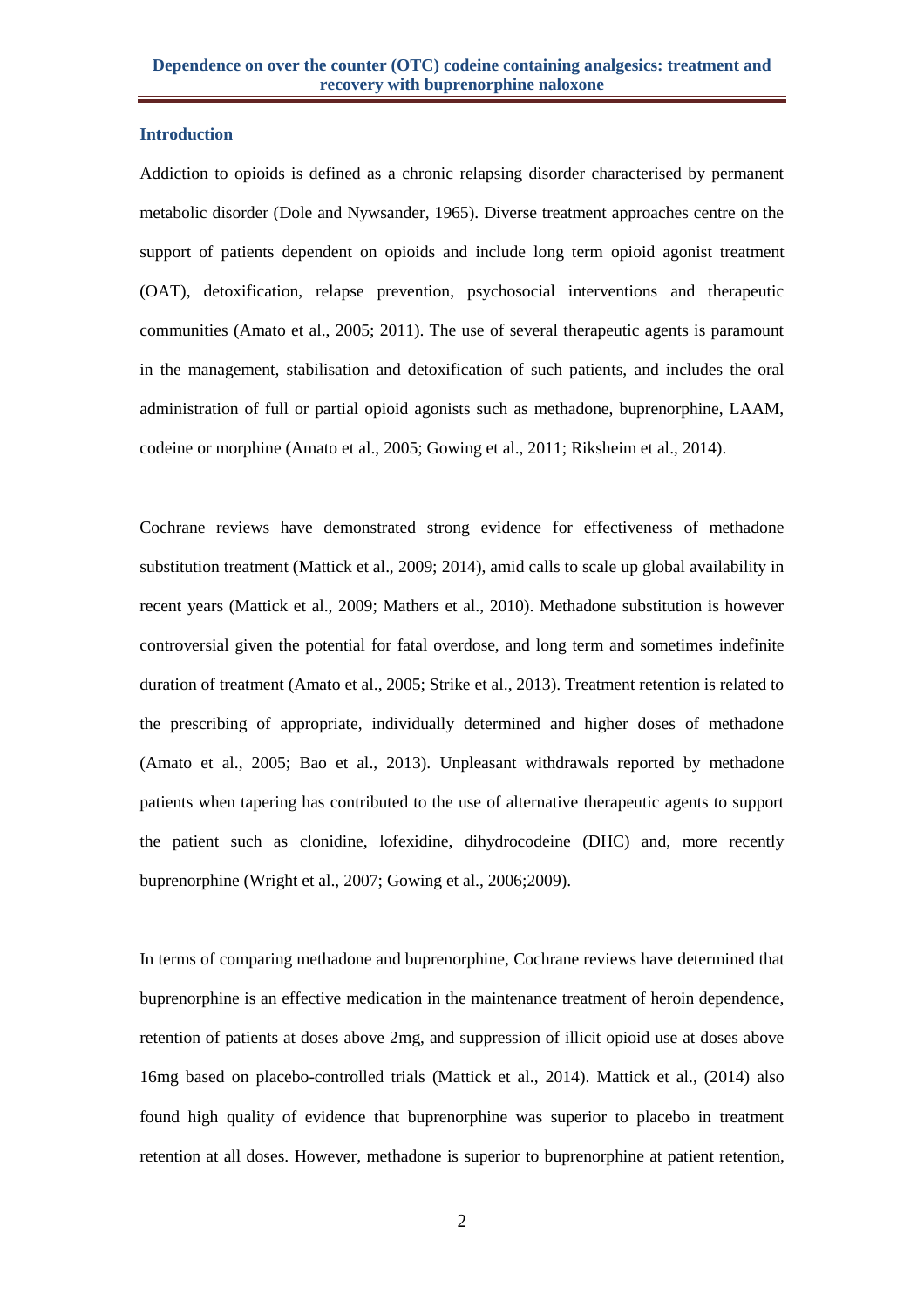with buprenorphine at flexible or low fixed doses resulting in poorer patient retention. No differences in effectiveness (retention and suppression of illicit opioid use) between methadone and buprenorphine are observed when fixed medium or high doses are used (Mattick et al., 2014). Hser et al., (2014) also reported on the association of methadone with enhanced treatment retention when compared to buprenorphine, but with provision of buprenorphine related to lower continued use of illicit opioids. In terms of patient completion of treatment, Gowing et al., (2006; 2009) in their Cochrane Reviews found no significant differences between methadone and buprenorphine, but reported that buprenorphine achieves faster reduction of withdrawal symptoms, and is more effective than clonidine in the management of opioid withdrawals. Sublingual buprenorphine-naloxone may also cause less fatal intoxications than methadone (Soyka, 2015).

Cost of treating with methadone is less than with buprenorphine (Connock et al., 2007). Maas et al., (2013) in their economic evaluation of buprenorphine versus methadone in opiate substitution treatment, emphasise that buprenorphine is appropriate if cessation of opiate use plus retention are primary outcomes. Gouveia et al., (2015) in their cost –effectiveness and cost utility of fixed dose combination of buprenorphine-naloxone versus methadone in substitution treatment, concluded that the buprenorphine-naloxone combination is costeffective (acquisition, preparation and transport of medication, cost of dispensing, supervision of administration, patient monitoring and non-medical direct costs of crime related to drug addiction) and can potentially generate health gains measured using number of heroin free days per year and quality adjusted life years (QALYs) in the target patient population at a low cost. Mutlu and Bilici (2015) have also recently reported on the effectiveness of outpatient buprenorphine-naloxone maintenance therapy in Turkey, which can be enhanced with incorporation of psychosocial supports.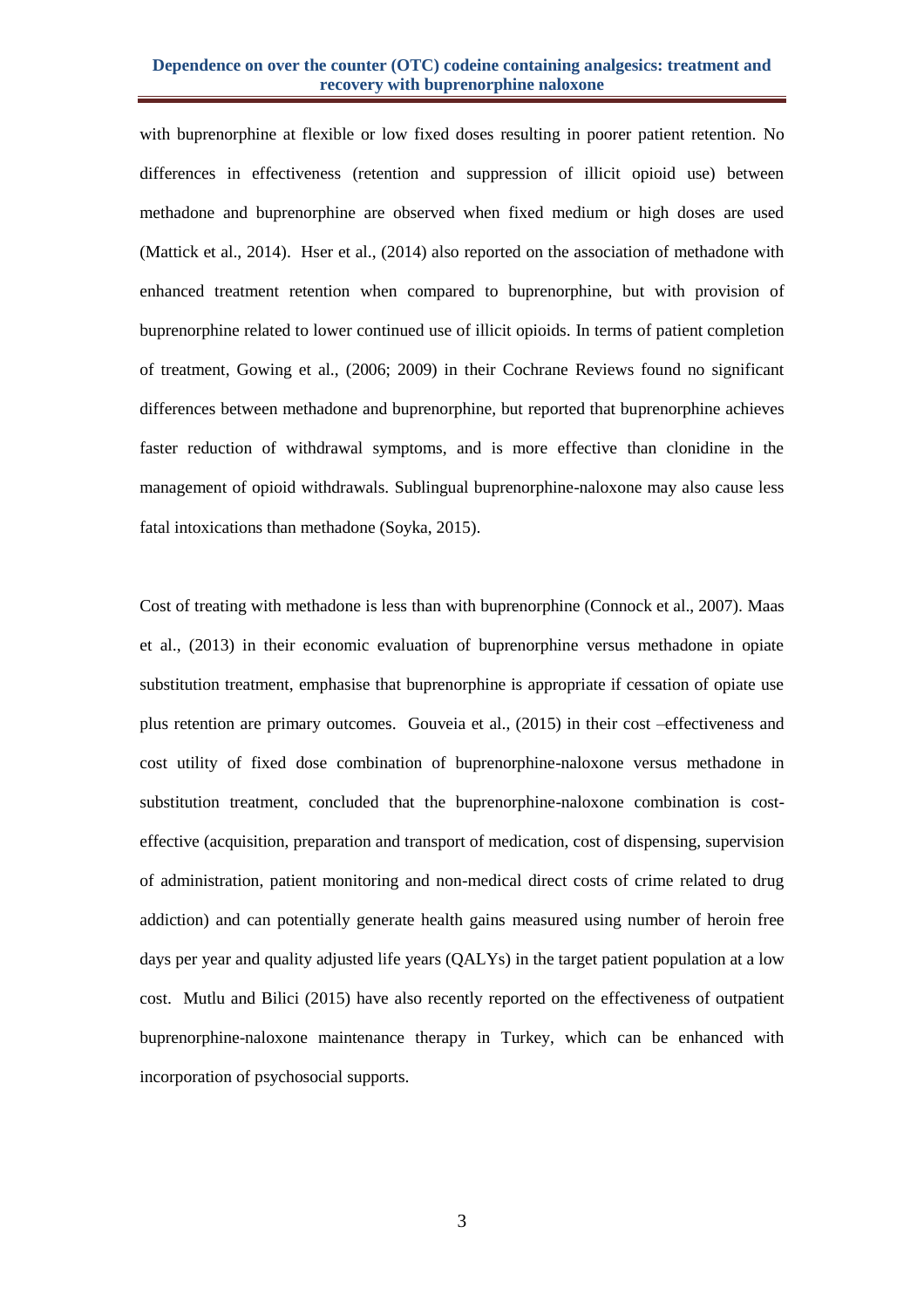Codeine dependence has emerged as recent public health concern and is underpinned by widespread availability for the symptomatic relief of mild to moderate pain or cough (UNODC, 2011; Van Hout and Norman, 2015), with an increasing evidence base highlighting diverse forms of misuse of and dependence on codeine containing analgesics in Australia, South Africa, the United Kingdom, France and the United States (Van Hout et al., 2014). The issue of iatrogenic opioid analgesic dependence confounds treatment pathways and recovery outcomes (Stannard, 2013; Marr and Hill 2015). Adverse health harms are also reported on excessive or high dose consumption of combination analgesics containing codeine with paracetamol or ibuprofen (Lambert and Close, 2005; Dutch, 2008; Evans et al., 2010; Ernest et al., 2010; Frei et al., 2010; Ng et al., 2011) and with increases in mortality reported (Pilgrim et al., 2013; Handley and Flanagan, 2014). Increases in patient attendance of health services for opioid analgesic dependency are also reported, particularly in countries where available in over the counter (OTC) codeine containing formulations (Myers et al., 2003; McDonough, 2011; Stannard, 2013; Nielsen et al., 2015a).

Whilst qualitative studies in the UK, South Africa, Australia and Ireland have investigated the experiences of individuals dependent on codeine (Nielsen et al., 2010; 2011; Nielsen et al., 2013; Cooper, 2011, 2013; Van Hout, 2015; Van Hout et al., 2015a; b), scant attention has been paid to the design and provision of appropriate and specific treatment modalities for codeine dependence (Marr and Hill, 2015; Nielsen et al., 2015b). Studies show that individuals experiencing codeine dependence are different to other opioid dependent groups (Nielsen et al., 2011; Nielsen et al., 2015c). Patient's often lack of recognition of their problematic codeine use, with a perception of themselves as 'different' to drug addicts, with stigma relating to addiction treatment (particularly methadone) and with the blurring between therapeutic and problematic use confounding treatment uptake (Nielsen et al., 2010; Reed et al., 2011; Kean, 2015).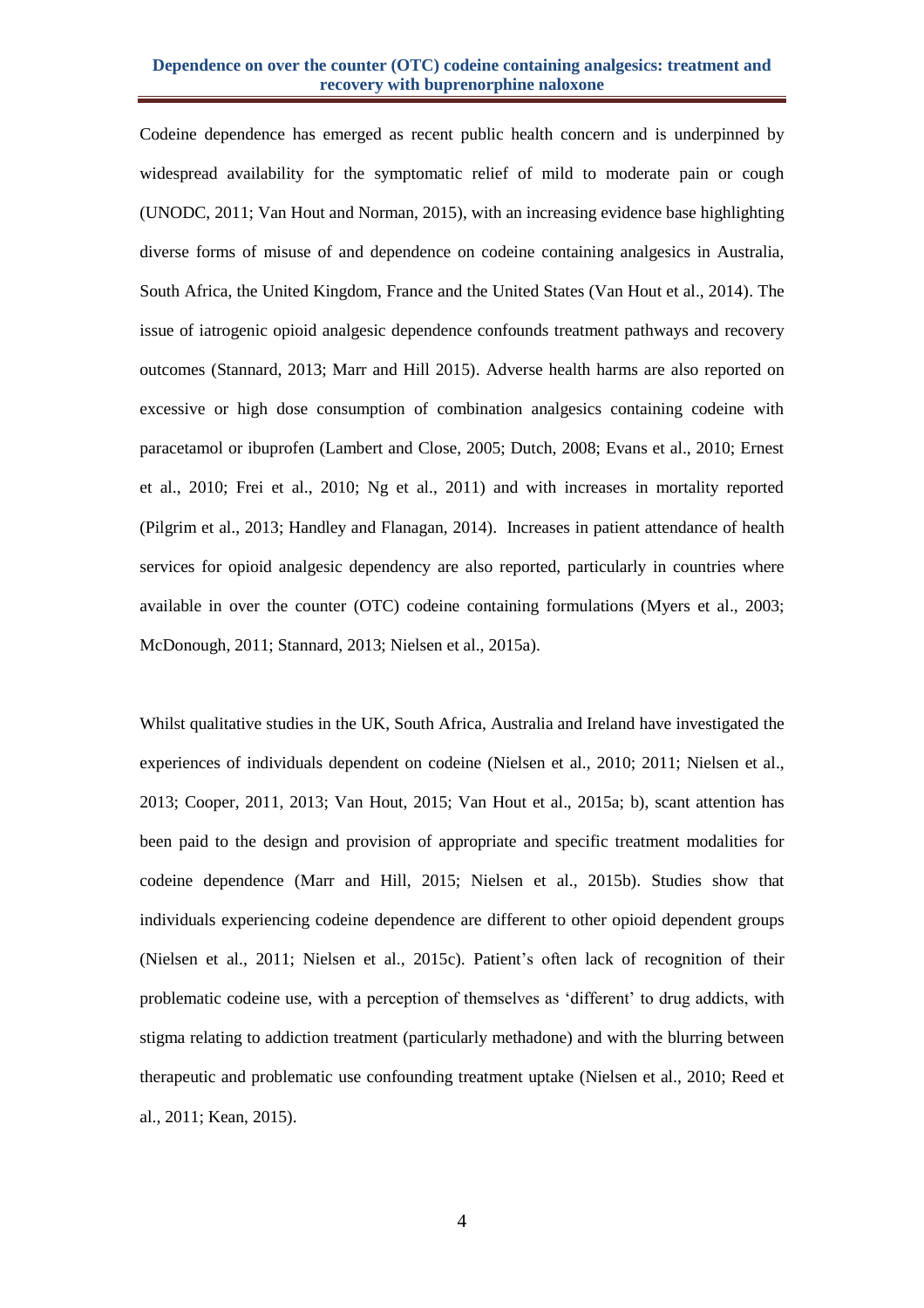Until recently, there is a limited evidence base to underpin best practice guidelines for OAT in this type of opioid dependent patient (Cooper, 2013; Conroy and Hill, 2014; Hard, 2014) with guidelines generally concerning treatment of illicit drug use (National Institute for Health and Clinical Excellence, 2007). Buprenorphine-naloxone whilst generally used for treatment of heroin dependence, is an effective opioid agonist treatment for prescription and OTC opioid analgesic dependence(Sigmon et al., 2009; Weiss et al., 2011), and is reported to benefit patients presenting with codeine dependence (Department of Health -England and the Developed Administrations, 2007; Stannard, 2013; Royal College of General Practitioners, 2014). It has more recently been investigated for use in codeine dependence in Australia (Nielsen et al., 2015b). Recent case studies in the UK have also indicated successful treatment experiences and recovery outcomes using buprenorphine-naloxone (Hard, 2014; Conroy and Hill, 2014; Kean, 2015; Marr and Hill, 2015). Decisions to use buprenorphine-naloxone are underpinned by its safety profile compared to methadone (ceiling effect on respiratory depression and lower abuse potential), lack of association with QT prolongation, fewer symptoms of withdrawal when discontinued, and enhanced ability to continue occupational and social functioning (in contrast to methadone) due to greater clarity of thought (Conroy and Hill, 2014; New Zealand Ministry of Health, 2014; Fiellin et al., 2014; Hard, 2014).

Most current data in Ireland indicates that 1.9% of patients in drug treatment reported codeine as a primary or secondary drug of abuse in the time period 2008-2012 (personal communication from the National Drug Treatment Reporting System). For patients requiring OAT, the most widely prescribed treatment in Ireland is methadone. At the time of writing, buprenorphine-naloxone (Suboxone*®*) is now prescribed to 77 patients in selected dispensing clinics in Ireland. We report four Irish cases of dependence on OTC codeine-combination analgesics (containing codeine-ibuprofen) and describe treatment and on-going recovery with buprenorphine-naloxone through a pilot feasibility project. Initiation of treatment using buprenorphine-naloxone was chosen for these specific cases for the following reasons; whilst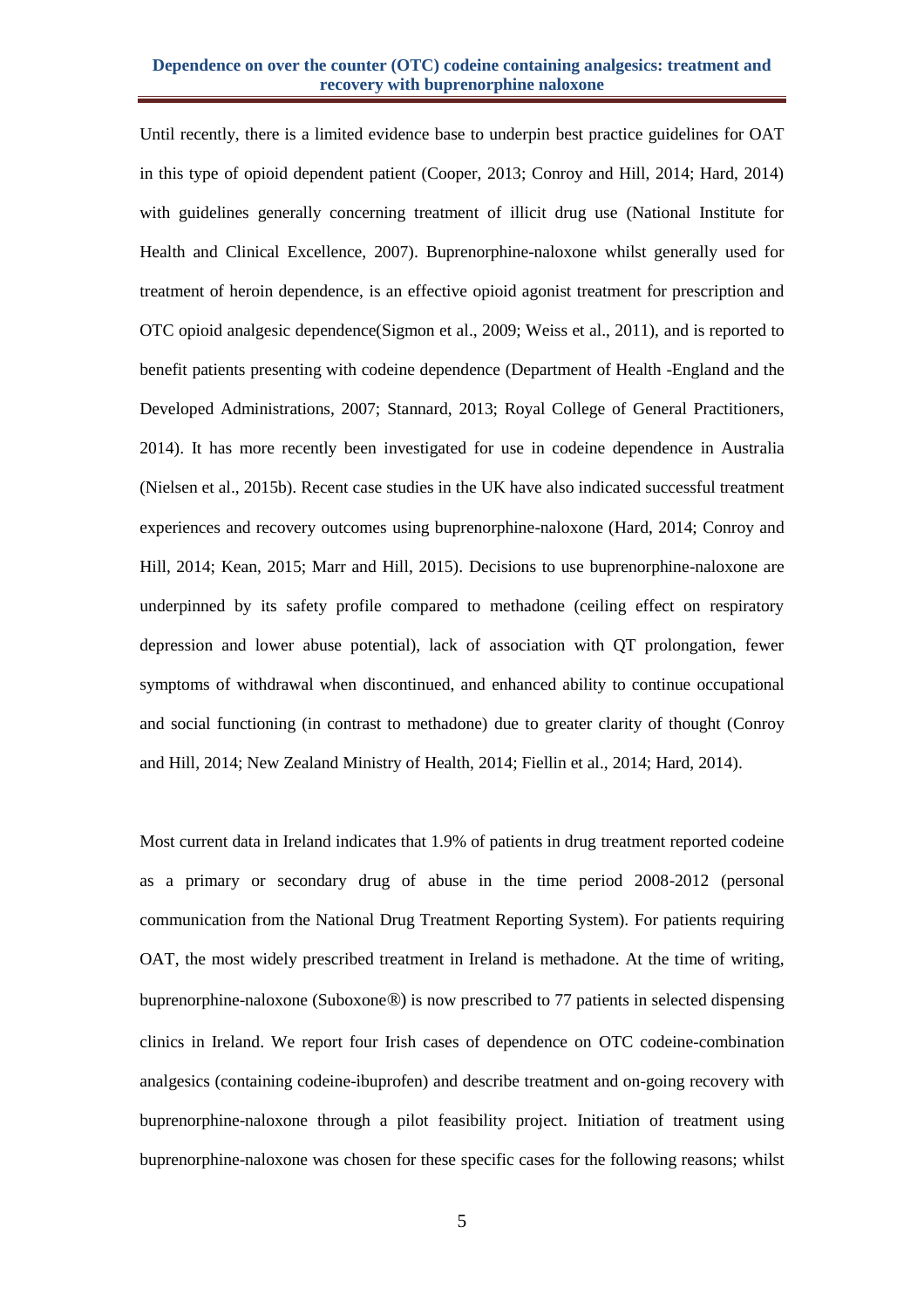they often present with similar underlying issues of trauma, they are generally better functioning in terms of social and occupation, and are often in employment. They generally dislike the sedating effect from OAT and are subsequently commenced on Suboxone*®* where available. The faster induction facilitates easier transferal to OAT, the cessation of use of OTC codeine containing medicines relatively easily in one day, and with easier stabilisation. Safe titration to a sufficient dose of methadone would have taken several weeks, during which time concomitant opioids are required to prevent withdrawal and with the final high dose of methadone potentially posing an overdose risk.

#### **Case One**

A 57-year old married healthcare professional presented to her general practitioner (GP) because of a single episode of haematemesis that morning. The case admitted to misuse of OTC codeine-ibuprofen. Her GP was aware that the case had suffered a broken wrist 3 years earlier and had taken codeine-ibuprofen at the time for pain. After ordering blood tests and satisfied that the bleed was most likely related to her high consumption of codeine-ibuprofen, she was referred to the local dependency/addiction service where a detailed history revealed the full extent of the case's analgesic consumption, and the degree to which it had damaged her life. The case had been aware of her growing dependence over time, but her use escalated from 12 tablets per day to 24–48 tablets a day over a three-year period since the fracture. Aware of her problem, she reported that she '*could not survive 1 day without taking the tablets'* and would visit different chemists far from her home and pay people to buy the tablets for her. The on-going use gave her a *'high'* as well as experiencing dissociation from herself. The case neglected her appearance and her family's needs, became estranged from her children and was no longer able to work.

The case was counselled and agreed to begin opioid agonist treatment (OAT). At the time, treatment with buprenorphine-naloxone was available through a pilot feasibility project in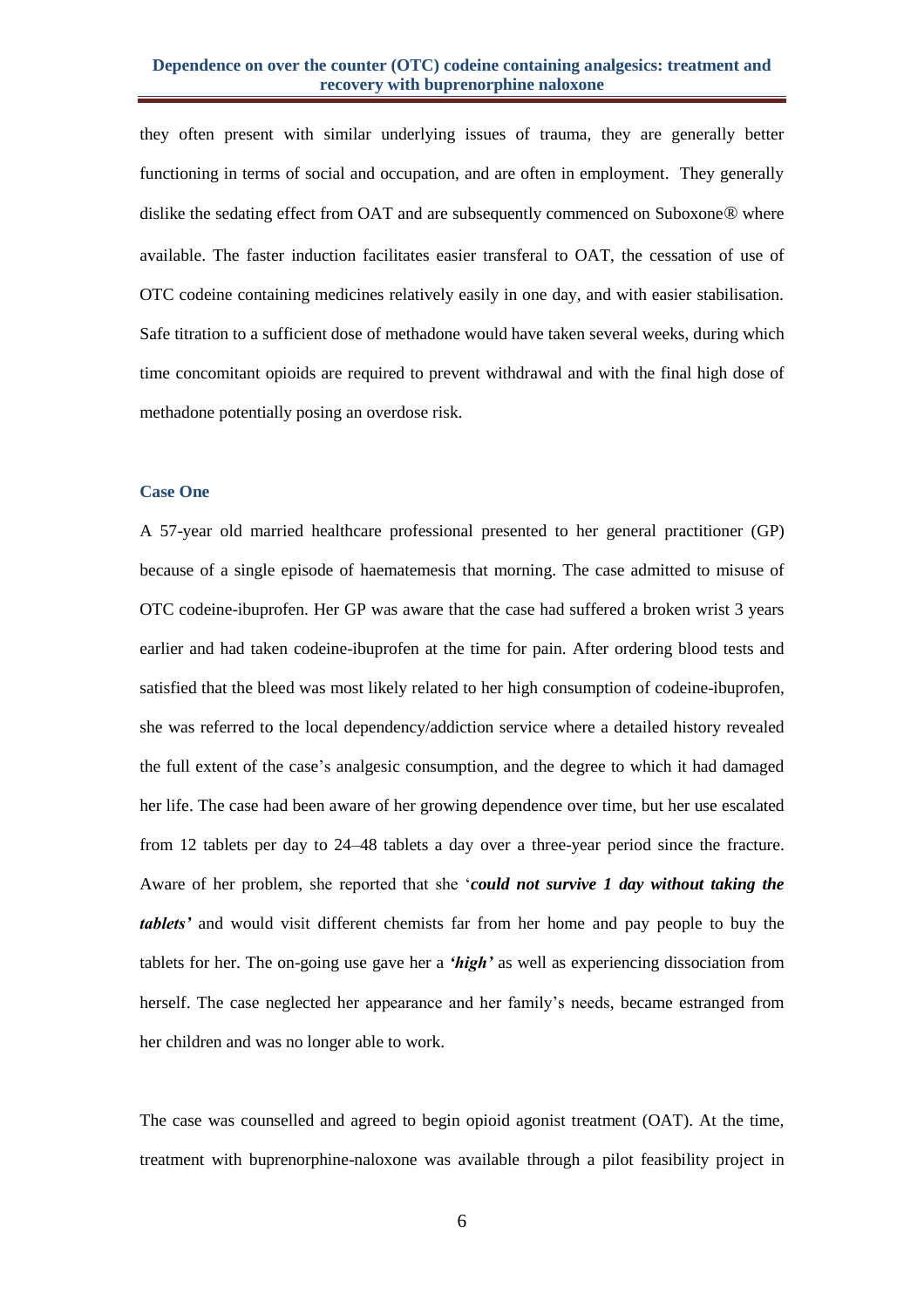Ireland. To begin, the case did not consume codeine for 24 hours. Treatment initiation was uneventful—the case experienced discomfort for most of the day and was stabilised on a 4 mg/1 mg dose of buprenorphine-naloxone. As part of her on-going recovery, she speaks to a counsellor every two weeks, and her doctor once a month. After four years of OAT, all drug screens have been negative. She continues to receive supervised buprenorphine-naloxone from the local pharmacy. She has gradually reduced her dose over the last 2 years and is currently stable with the expectation of treatment discontinuation in the near future. Her selfconfidence has returned over time, and the case has become reconciled with her family.

#### **Case Two**

A 44-year old divorced, working mother was contacted by her GP after he received questions from a pharmacist about the case's high-volume use of codeine-ibuprofen and from the same case's employer about the case's sick notes. The case came into the practice and after hearing her GP's concerns, admitted altering the GP's letters to cover up her high volume use of OTC analgesics. Her GP immediately recognised her dependence on codeine and referred her to addiction services. On presentation to the addiction clinic, the case described a 10-year history of debilitating migraines and depression. Initially prescribed co-codamol for a short period, she regularly used OTC co-codamol and codeine-ibuprofen on top of her prescription. After a traumatic personal event (the end of her marriage), the case was diagnosed with depression and prescribed antidepressants. During this time she began to escalate her use of OTC drugs. On a normal day she would consume 36 tablets, travelling to different pharmacies every day to avoid suspicion and took her mother or friend's prescriptions for opioid-containing medications whenever possible. The addiction clinic discussed with her and recommended buprenorphine-naloxone, which was available through the pilot project in Ireland.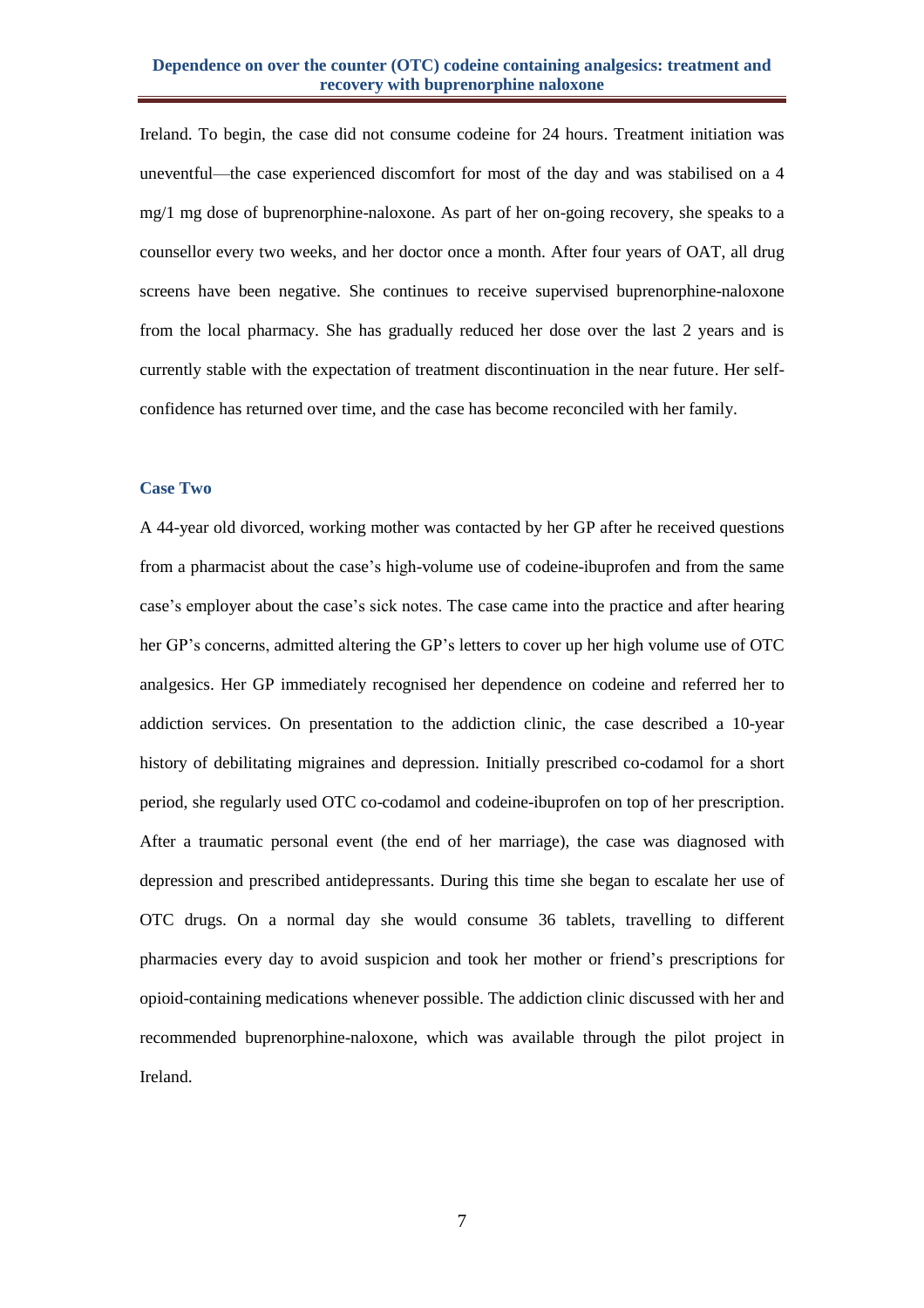At commencement of OAT, the case was attending the local community mental health team and was under the care of a psychiatrist and prescribed venlafaxine for depression, propranolol for migraine and omeprazole for a peptic ulcer. She was initiated onto buprenorphine-naloxone after 24 hours without codeine consumption and although concerned about withdrawal, it was less severe than she anticipated with symptoms limited to itching, sweating, and headache. After stabilising on a 14 mg/3.5 mg dose, her migraines largely resolved and soon after treatment, she was able to stop antidepressant treatment. The case is currently attending the addiction clinic twice a week with on-going psychosocial counselling. She reports *'finally I feel normal again and have the energy to get through the day and get on with things'* and has returned to work. Within the next few months, the pathway from maintenance to detoxification will be addressed with this case.

#### **Case Three**

A 45-year old single man with a past history of alcohol dependence and on-going benzodiazepine use with comorbid severe personality difficulties had a long history of OTC codeine misuse that was causing life-threatening morbidity. He had suffered a perforated ulcer in 2012, which required surgical repair. In addition he developed pancreatitis and partial Addison's disease due to dihydrocodeine misuse. In early 2014, he was found to have three chronic ulcers—one gastric ulcer and two in the duodenal. He had multiple surgical admissions due to the severity of his epigastric pain and GI bleeding. Typically his symptoms would quickly improve, but he continued to misuse OTC analgesics on discharge. In view of this a partial or total gastrectomy was being considered.

Prior treatments had failed. He had undergone several community and inpatient detoxifications from codeine but quickly relapsed on each occasion. Several attempts to stabilise him on a maintenance dose of codeine in the community had also failed. In 2010, a trial of buprenorphine was initially successful for three months but due to benzodiazepeine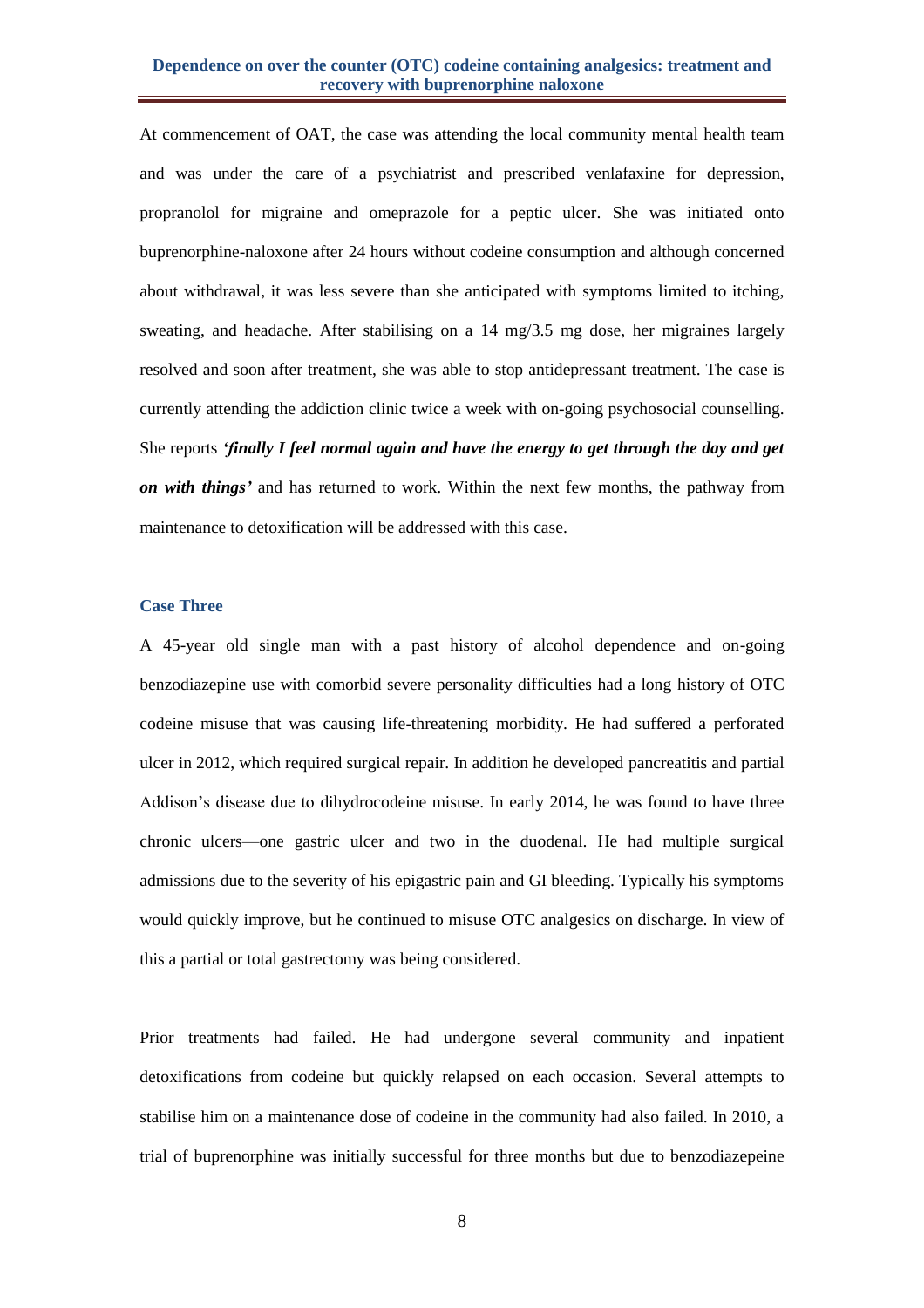use on top, he overdosed on benzodiazepines, was hospitalised and buprenorphine treatment was withdrawn. Due to the extent of his ulceration, the severity of his pain and the chronic nature of his addiction, the best treatment course were not obvious. He did not want gastric surgery and understood that on-going misuse of OTC analgesics would shorten his life. He wished a further trial on OAT. He understood that buprenorphine/naloxone would be dispensed from the community pharmacy with supervised daily consumption, and that the treatment would also involve regular attendance with a keyworkers for psychosocial support. He was admitted to the addictions unit in May 2014 to manage OAT initiation, which was successful. He was stabilised, and is currently maintained on a dose of 12 mg/3 mg buprenorphine-naloxone. His urine drug screens have remained consistently opiate and benzodiazepine free although cannabis positive. He has never presented sedated or intoxicated, attends regularly for his script and has had a great reduction in gastric pain He has had two very brief admissions with gastritis which settled quickly with conservative management.

#### **Case Four**

A 44-year old divorced, homeless man presented to his community drug service in a poor physical health. Originally prescribed codeine for back pain, over the course of several years he began using escalating amounts of OTC codeine-ibuprofen analgesics, with peak consumption reaching 72 tablets/day. He found that codeine sedated the depression he was experiencing with losing his job, but he began to consume too much alcohol and eventually his family situation broke down and he became homeless. During his time in homeless services he had also begun using other substances including hypnotics. The case had a preexisting heart condition which was exacerbated by his codeine-ibuprofen consumption.

He was assessed and referred to the National Drug Treatment Centre, where he underwent psychiatric assessment, urine screening and was initiated onto buprenorphine-naloxone in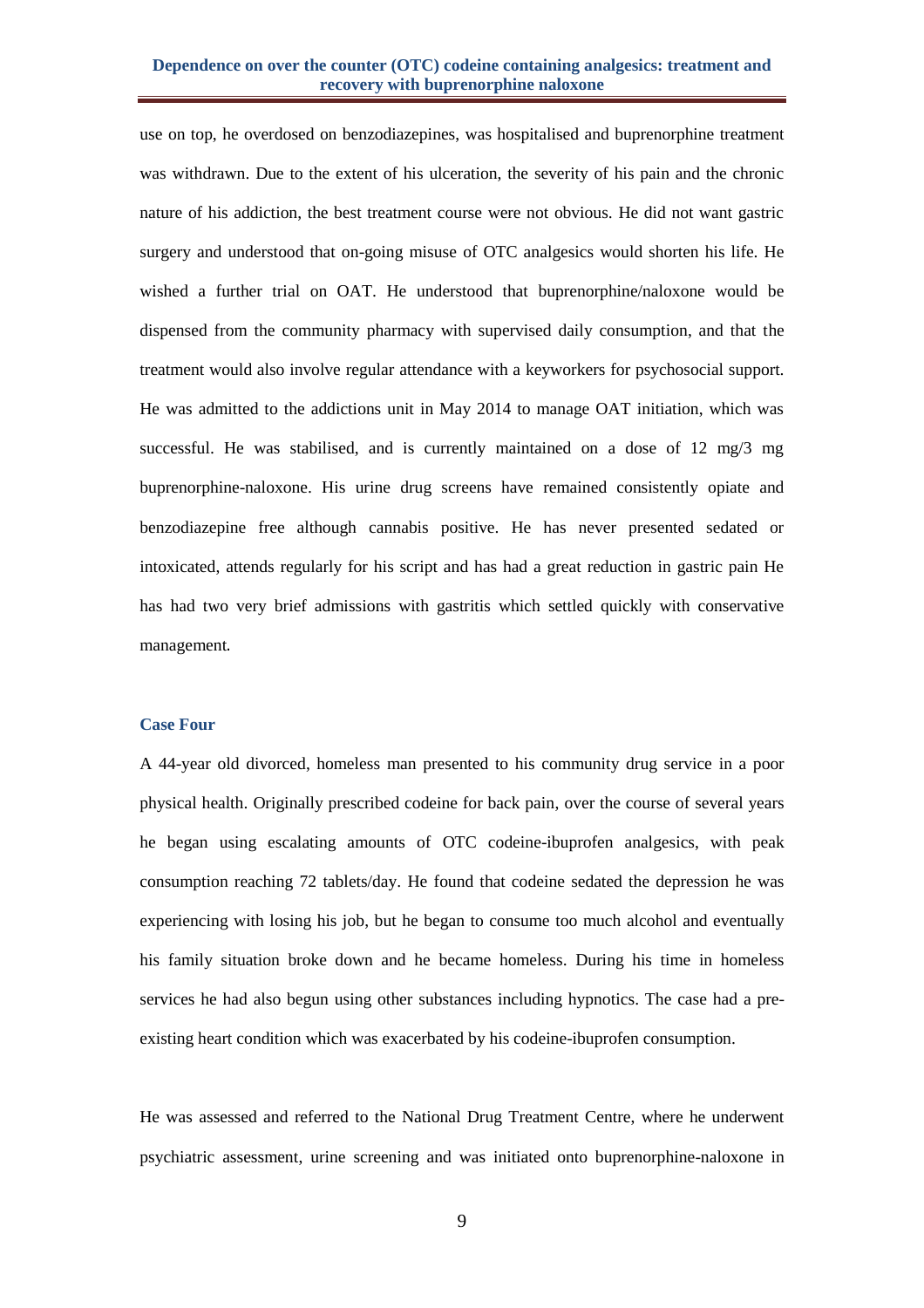conjunction with psychosocial interventions. He was initiated and stabilised on a maintenance dose of 8 mg/2 mg daily with on-going counselling. Soon after, he was referred for rehabilitation. After 11 months of buprenorphine-naloxone treatment, the case was taking unsupervised doses and attempted to detoxify from treatment without medical supervision. At day 6, he relapsed. He revealed to his key worker that he had not fully disclosed his excessive alcohol intake or his intermittent misuse of cough bottles. The case was counselled and again initiated onto buprenorphine-naloxone. He is currently stabilised on a dose of 12mg daily with on-going psychosocial support. Currently he is still experiencing misuse issues with cannabis and benzodiazepines.

#### **Discussion**

The heterogeneous nature of codeine misuse and varying profile of treatment case's for codeine dependence is evident, given their distinct characteristics from other opiate using populations, and they often require alternative forms of treatment provision and therapeutic modalities (Nielsen et al., 2011; Hard, 2014; Nielsen et al, 2015a). These four cases from Ireland highlight the wide spectrum of people who become dependent on OTC codeinecombination analgesics, from a male case with a long history of complex and multiple addictions and personality difficulties and with a strong family history of addiction, to middle-aged husbands and wives whose initial consumption of codeine was linked to a legitimate pathology. In all four cases, the dependence was associated with codeine-ibuprofen combination analgesics, attending multiple pharmacies to obtain tablets, persistent psychological problems that disrupted normal life and finally significant morbidity linked to the misuse. Similar findings are reported elsewhere (Nielsen et al., 2010; 2011; Nielsen, Cameron & Pahoki, 2013; Cooper, 2011, 2013; Van Hout, 2015; Van Hout et al., 2015a;b). The cases of GI haemorrhage and ulcer perforation also align closely with previous descriptions of codeine-ibuprofen dependency (Lambert and Close, 2005; Dutch, 2008; Evans et al., 2010; Ernest et al., 2010; Frei et al., 2010; Ng et al., 2011).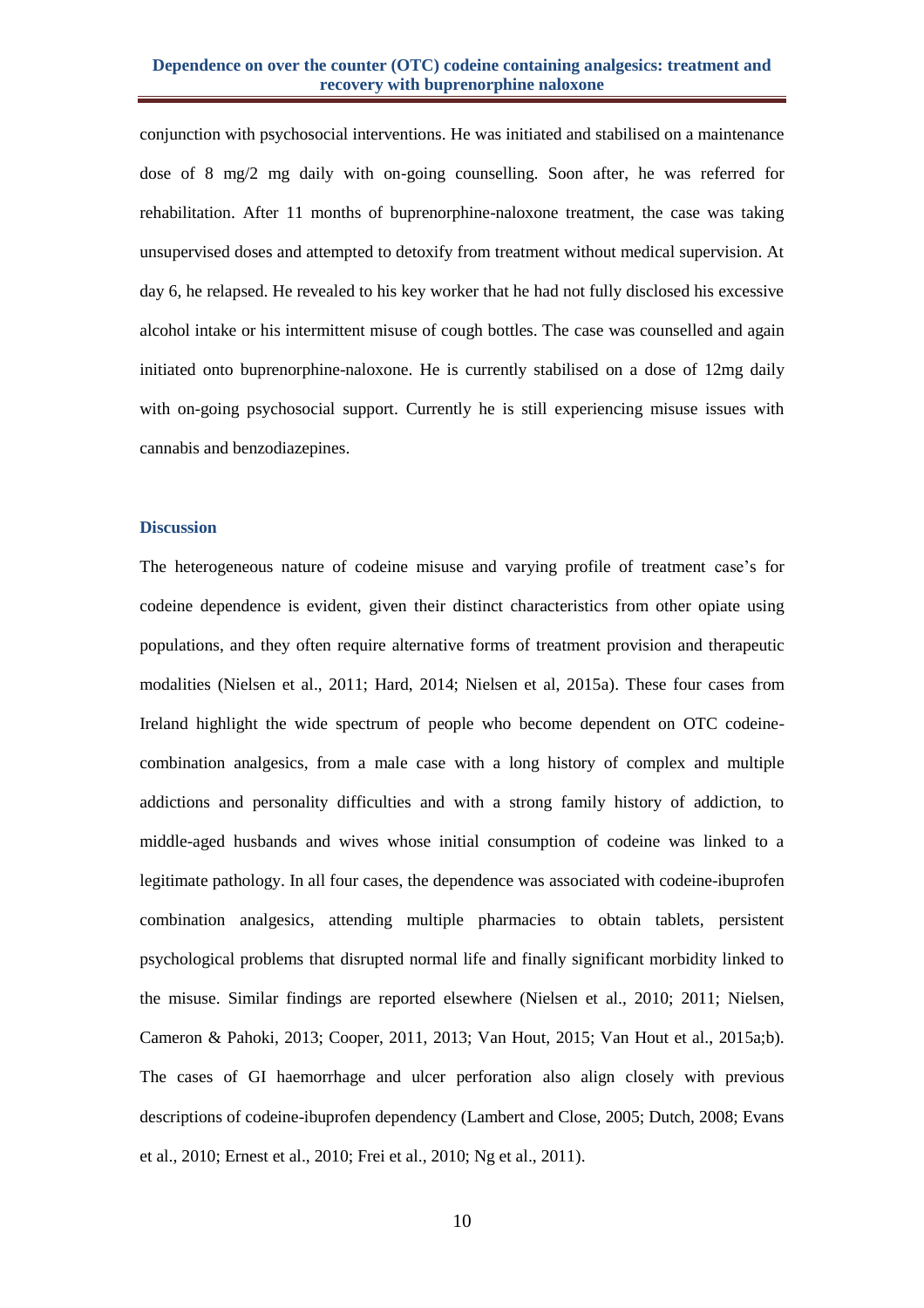Codeine has lower potency than other opioids (for example heroin, methadone, morphine, oxycodone), with codeine dependent individuals using lower doses of opioids when compared to oral morphine equivalents (Nielsen et al., 2015c). Nielsen et al., (2015b) highlight that whilst lower potency of codeine is consumed, buprenorphine dose requirements for codeine dependence cannot be assumed to generalise that of heroin dependence, despite evidence for consistently higher doses of buprenorphine estimations based on dose of codeine consumed, and comparability to that of heroin and more potent prescription opioid treatment. This Australian study revealed concerns that clinicians using standard opioid dose conversion calculations (Fine and Portenoy, 2009) are at risk of underestimating required dose of buprenorphine, and can potentially reduce clinical outcomes (Doran et al., 2005; Mattick et al., 2014). Individual dose titration is best practice (Gowing et al., 2014), with high dose buprenorphine appearing to be well tolerated and safe (Nielsen et al., 2015b). The recommendation is that codeine dependent patients receive doses similar to that of other opioid dependent people (Nielsen et al., 2012) in the 16-32 mg/day range (Fareed et al., 2012). Higher doses may also improve retention (Fareed et al., 2012).

Although anecdotal, these cases are typical of other cases of codeine dependence we have treated. For the patients described here, OAT using buprenorphine-naloxone has been successful, with patients returning to a better psychological state and functioning again within their families and/or within society. They highlight the problem of OTC codeine combination analgesic dependence and show the potential of effective OAT using buprenorphine-naloxone coupled with psychosocial counselling to successfully treat this form of opioid dependence. This is supported by case studies conducted in the UK (Conroy and Hill, 2014; Hard, 2014; Kean, 2015) which have highlighted the need for buprenorphine-naloxone programming within a holistic behaviour change programme with incorporated psycho-social intervention and recovery supports.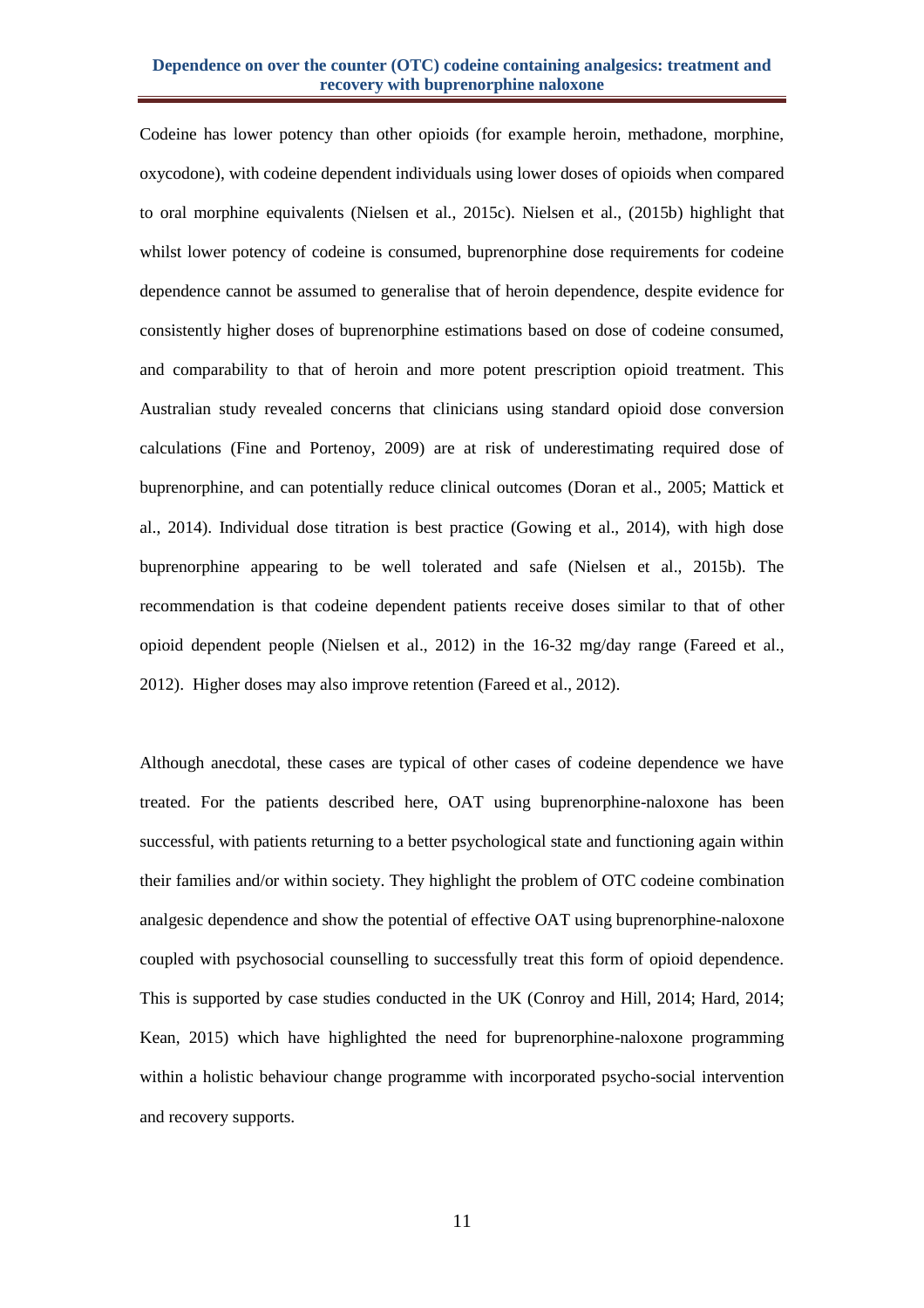#### **Conclusion**

We underscore how opioid based prescription/OTC medication dependence warrants alternative low threshold service provision in primary care, and one that is tailored to the differences between iatrogenic opioid dependence and that of illicit opioids (Marr and Hill, 2015). Additional differences pointing to the need for buprenorphine-naloxone as treatment options are underpinned by demographic and substance use characteristics of codeine dependents (Nielsen et al., 2011; Nielsen et al., 2015c). Distinguishing iatrogenic dependence as opposed to that of illicit drug use also reduces stigma and facilitates enhanced treatment entry for pain patients (Marr and Hill, 2015). The cases highlighted the need for prescriber and pharmacist assessment of risk of developing codeine dependence through routine screening (Hard, 2014). Primary care physicians are advised to consider potential iatrogenic opioid dependence in patients (Hard, 2014). In 2010, the Irish pharmacy regulator (Pharmaceutical Society of Ireland) enforced new regulations to regulate the safe supply of non-prescription combination products containing codeine and paracetamol, aspirin or ibuprofen for supply only as 'second line' products for pain relief; and with comprehensive patient advice provided around correct use for short-term use (for example no longer than three days), and with products inaccessible to the public for self-selection.

# **Financial Support**

The research leading to these results has received funding from the European Community's Seventh Framework Programme FP7/2007-2013 under grant agreement no 611736.

#### **Acknowledgements**

Aidan McManus from Edge Medical Communications provided editorial assistance, funded by Indivior.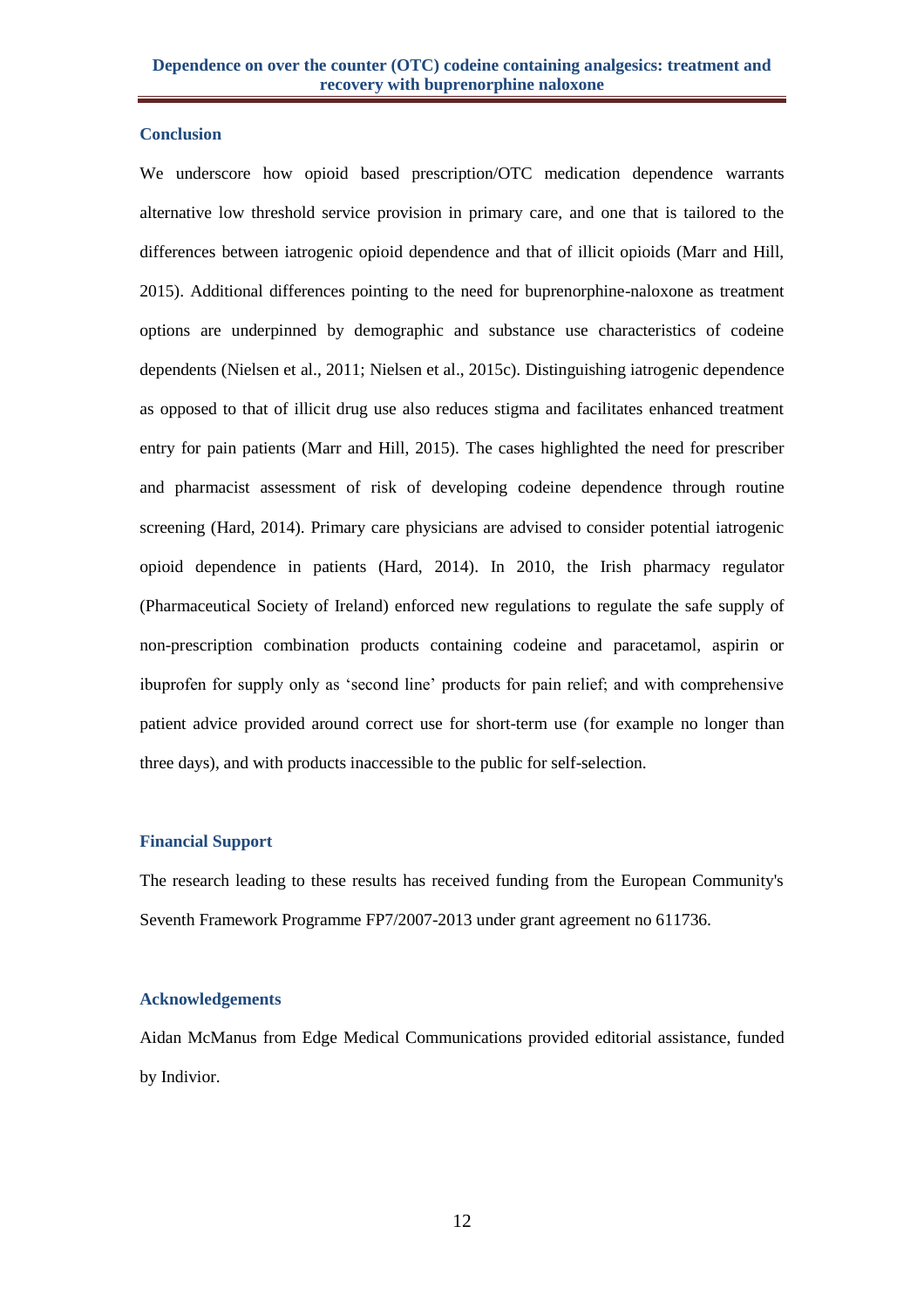# **Informed Consent**

All procedures followed were in accordance with the ethical standards of the responsible committee on human experimentation (institutional and national) and with the Helsinki Declaration of 1975, as revised in 2000. Informed consent was obtained from all patients for being included in the study.

# **Conflict of interest**

Authors declare they have no conflict of interest.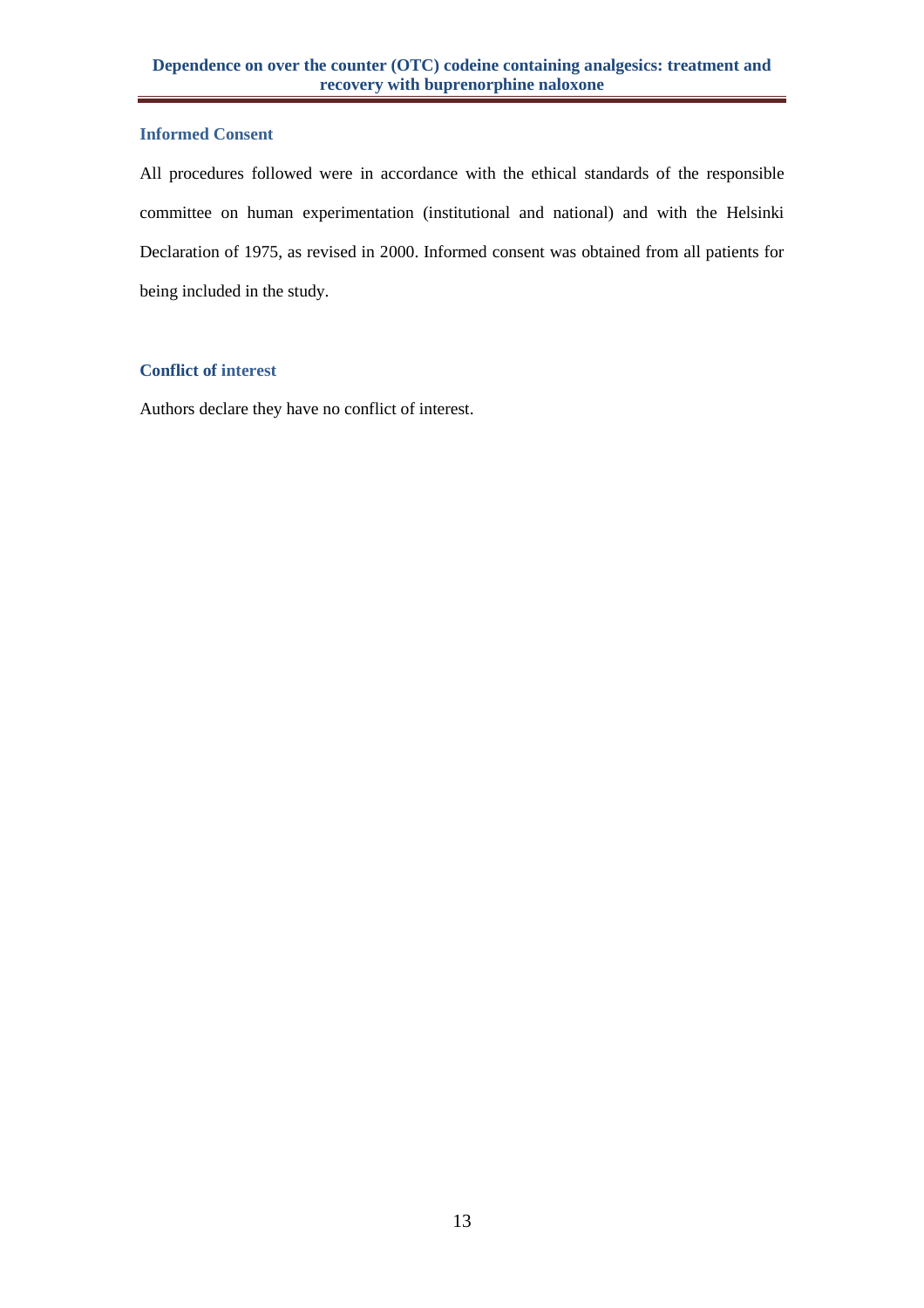#### **References**

Amato L, Davolia M, Peruccia CA, Ferria M, Faggiano F, & Mattick RP. (2005). An overview of systematic reviews of the effectiveness of opiate maintenance therapies: available evidence to inform clinical practice and research. *Journal of Substance Abuse Treatment*, 28(4):321–9. doi:10.1016/j.jsat.2005.02.007.

Amato L, Minozzi S, Davoli M, & Vecchi S. (2011). Psychosocial combined with agonist maintenance treatments versus agonist maintenance treatments alone for treatment of opioid dependence. *Cochrane Database of Systematic Reviews*, 10: CD004147. doi:10.1002/14651858.CD004147.pub4.

Auriacombe M, Fatséas M, Dubernet J, Daulouède JP, & Tignol J. (2004). French field experience with buprenorphine. *The American Journal on Addictions*, 13 Suppl1:S17–S28. Doi: 10.1080/10550490490440780

Bao Y, Liu Z, Epstein DH, Du C, Shi J, & Lu L. (2009). A meta-analysis of retention in methadone maintenance by dose and dosing strategy. *The American Journal of Drug and Alcohol Abuse,* 35(1):28-33. doi: 10.1080/00952990802342899.

Connock M, Juarez Garcia A, Jowett S, Frew E, Liu Z, Taylor RJ, Fry-Smith A, Day E, Lintzeris N, Roberts T, Burls A, & Taylor RS. (2007). Methadone and buprenorphine for the management of opioid dependence: a systematic review and economic evaluation. *Health Technology Assessment,* 11(9):1-171, iii-iv. doi[:http://dx.doi.org/10.3310/hta11090](http://dx.doi.org/10.3310/hta11090)

Conroy S, & Hill D. (2014). Failure to identify or effectively manage prescription opioid dependence acted as a gateway to heroin use—buprenorphine/naloxone treatment and recovery in a surgical patient *BMJ Case Reports*, pii: bcr2014207458. doi:10.1136/bcr-2014- 207458

Cooper RJ. (2013): 'I can't be an addict. I am.' Over-the-counter medicine abuse: a qualitative study. *BMJ Open,* 3(6). pii: e002913. doi: 10.1136/bmjopen-2013-002913.

Conroy S, & Hill D. (2014): Failure to identify or effectively manage prescription opioid dependence acted as a gateway to heroin use—buprenorphine/naloxone treatment and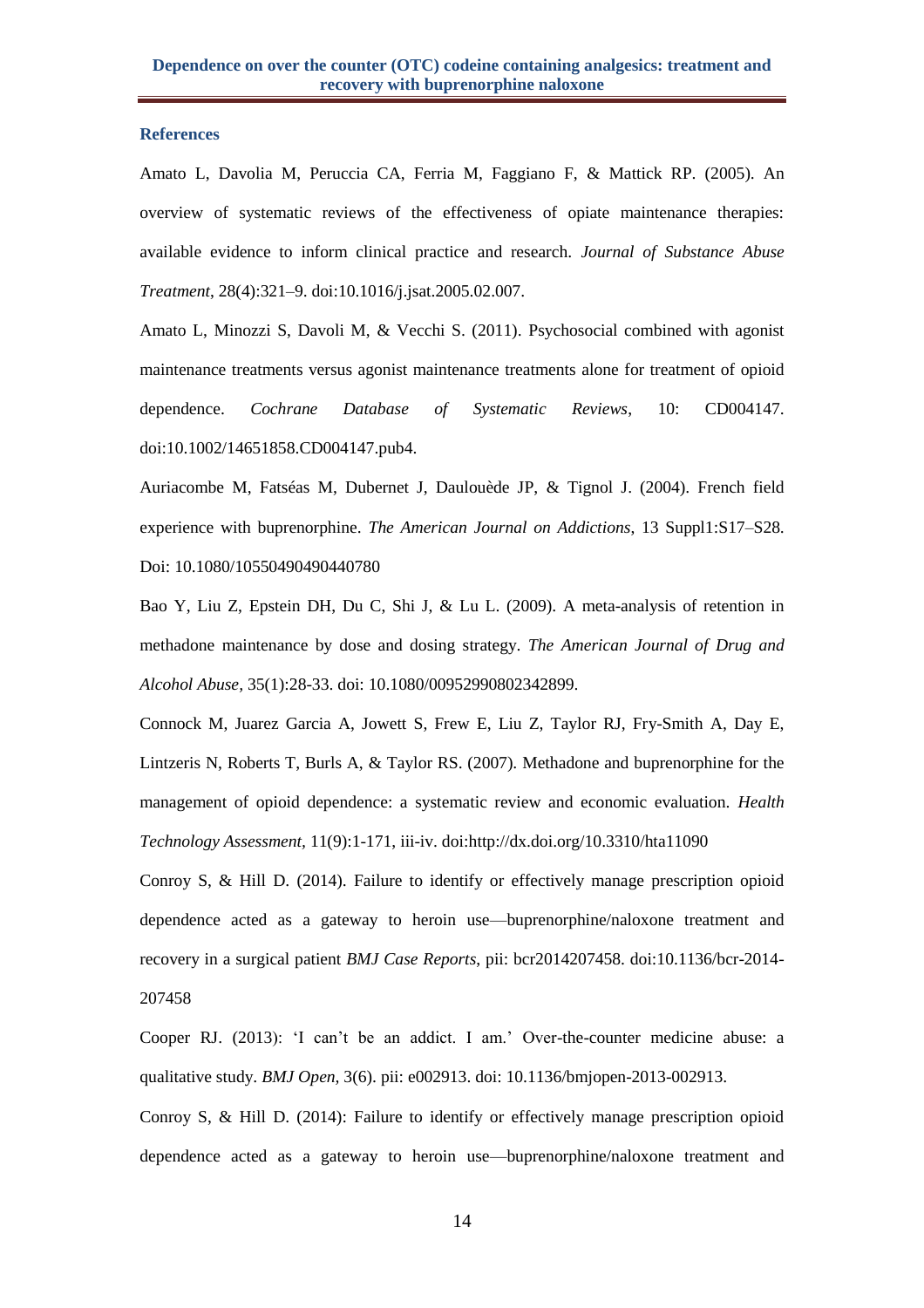recovery in a surgical patient. *BMJ Case Reports*, pii: bcr2014207458. doi: 10.1136/bcr-2014-207458.

Cooper R. (2011). *Respectable addiction - a qualitative study of over the counter medicine abuse in the UK.* University of Sheffield: School of Health and Related Research (ScHARR).

Department of Health (England) and the devolved administrations. (2007). *Drug misuse and dependence: UK Guidelines on Clinical Management.* London. Department of Health (England), the Scottish Government, Welsh Assembly and Northern Ireland Executive.

Dole VP, & Nywsander M. (1965). A medical treatment for diacetylmorphine (heroin) addiction. A clinical trial with methadone hydrochloride. *The Journal of the American Medical Association,* 193(8):646-50. doi:10.1001/jama.1965.03090080008002.

Doran CM, Holmes J, Ladewig D, & Ling W. (2005). Buprenorphine induction and stabilisation in the treatment of opiate dependence. *Heroin Addiction and Related Clinical Problems,* 7(1):7–18.. doi: [10.1016/j.jsat.2011.12.009](http://dx.doi.org/10.1016%2Fj.jsat.2011.12.009)

Dutch MJ. (2008). Nurofen Plus misuse: an emerging cause of perforated gastric ulcer. *The Medical Journal of Australia*,188(1):56–7.

Ernest D, Chia M, & Corallo CE. (2010). Profound hypokalaemia due to Nurofen Plus and Red Bull misuse. *Critical care and resuscitation,* 12(2):109–10.

Evans C, Chalmers-Watson TA, & Gearry RB. (2010). Medical Image. Combination NSAIDcodeine preparations and gastrointestinal toxicity. *New Zealand Medical Journal,*123(1324):92–3.

Fareed, A, Vayalapalli S, Casarella J, & Drexler K. (2012). Effect of Burprenorphine Dose on Treatment Outcome. *Journal of Addictive Diseases*, 31(1):8–18. doi: 10.1080/10550887.2011.642758.

Fiellin DA, Schottenfeld RS, Cutter CJ, Moore BA, Barry DT, & O'Connor PG. (2014): Primary care-based buprenorphine taper vs maintenance therapy for prescription opioid dependence: a randomized clinical trial. *JAMA Internal Medicine*, 174(12): 1947-54. doi: 10.1001/jamainternmed.2014.5302.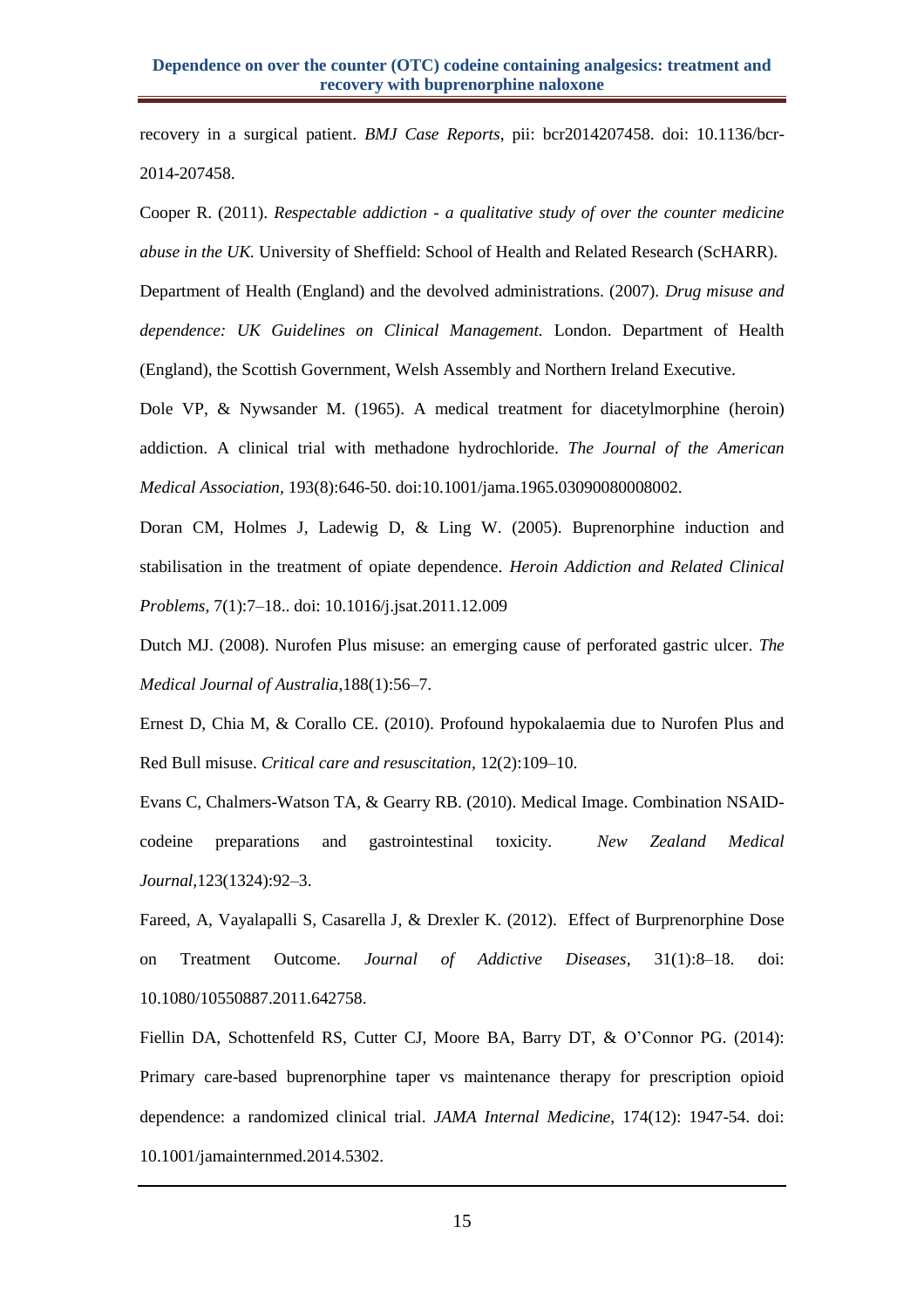Fine PG, & Portenoy RK, [Ad Hoc Expert Panel on Evidence Review and Guidelines for](http://www.ncbi.nlm.nih.gov/pubmed/?term=Ad%20Hoc%20Expert%20Panel%20on%20Evidence%20Review%20and%20Guidelines%20for%20Opioid%20Rotation%5BCorporate%20Author%5D)  [Opioid Rotation](http://www.ncbi.nlm.nih.gov/pubmed/?term=Ad%20Hoc%20Expert%20Panel%20on%20Evidence%20Review%20and%20Guidelines%20for%20Opioid%20Rotation%5BCorporate%20Author%5D). (2009) . Establishing 'Best Practices' for opioid rotation: conclusions of an expert panel. *Journal of Pain and Symptom Management*,38(3):418–25. doi: 10.1016/j.jpainsymman.2009.06.002.

Frei MY, Nielsen S, Dobbin M, & Tobin CL. (2010). Serious morbidity associated with misuse of over-the-counter codeine-ibuprofen analgesics: a series of 27 cases. *The Medical Journal of Australia*, 193(5): 294-6.

Gouveia M, Sousa R, Costa J, & Borges M. (2015). Economic evaluation of Suboxone® for substitution treatment of opioid drug dependence in Portugal. *Heroin Addiction and Related Clinical Problems*, 17(1): 43-50.

Gowing L, Ali R, Dunlop A, Farrell M, & Lintzeris N. (2014). *National Guidelines for Medication-Assisted Treatment of Opioid Dependence.* Canberra: National Drug Strategy.

Gowing L, Ali R, & White JM. (2009). *Buprenorphine for the management of opioid*  withdrawal. Cochrane Database of Systematic Reviews, 3:CD002025.DOI:10.1002/14651858.CD002025.pub4.

Gowing, L, Farrell MF, Bornemann R., Sullivan LE, & Ali R. (2011). *Oral substitution treatment of injecting opioid users for prevention of HIV infection.* Cochrane Database of Systematic Reviews, 8:CD004145. doi: 10.1002/14651858.CD004145.pub4.

Handley SA, & Flanagan RJ. (2014). Drugs and other chemicals involved in fatal poisoning in England and Wales during 2000–2011. *Clinical Toxicology* ,52(1):1–12. doi: 10.3109/15563650.2013.872791.

Hard B. (2014). Management of opioid painkiller dependence in primary care: ongoing recovery with buprenorphine/naloxone. *BMJ Case Reports*, pii: bcr2014207308. doi:10.1136/bcr-2014-207308

Hser Y, Saxon AJ, Huang D, Hasson A, Thomas C, Hillhouse M, Jacobs P, Teruya,C, McLaughlin P, Wiest K, Cohen A, & Ling W, (2014). Treatment retention among patients

16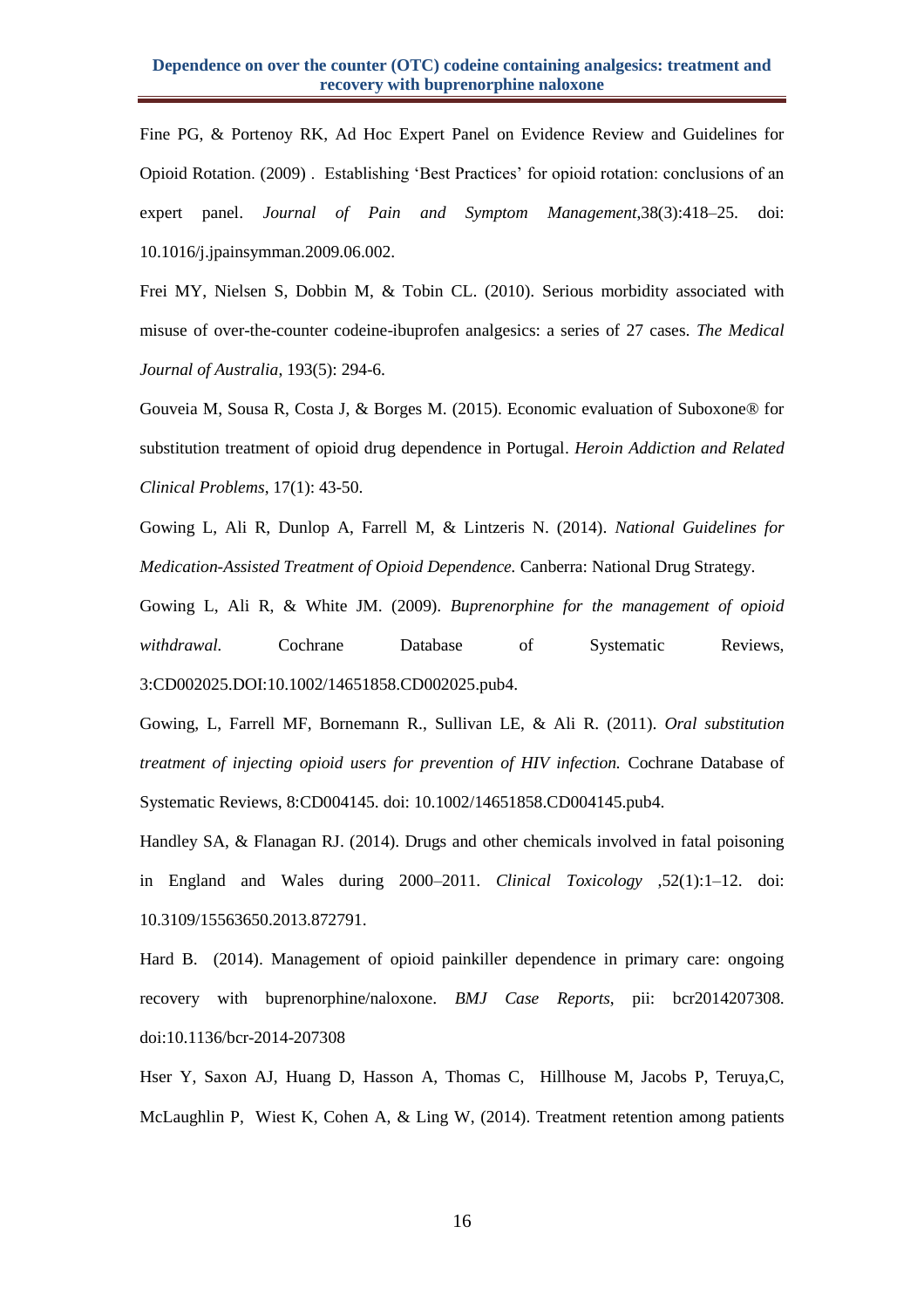randomized to buprenorphine/naloxone compared to methadone in a multi-site trial. *Addiction,*109(1): 79–87. doi:10.1111/add.12333.

Lambert AP, & Close C. (2005). Life-threatening hypokalaemia from abuse of nurofen plus. *Journal of the Royal Society of Medicine*,98(1):21. doi: [10.1258/jrsm.98.1.21.](http://dx.doi.org/10.1258%2Fjrsm.98.1.21)

[Maas J,](http://www.ncbi.nlm.nih.gov/pubmed?term=Maas%20J%5BAuthor%5D&cauthor=true&cauthor_uid=23962419) [Barton G,](http://www.ncbi.nlm.nih.gov/pubmed?term=Barton%20G%5BAuthor%5D&cauthor=true&cauthor_uid=23962419) [Maskrey V,](http://www.ncbi.nlm.nih.gov/pubmed?term=Maskrey%20V%5BAuthor%5D&cauthor=true&cauthor_uid=23962419) [Pinto H,](http://www.ncbi.nlm.nih.gov/pubmed?term=Pinto%20H%5BAuthor%5D&cauthor=true&cauthor_uid=23962419) & [Holland R.](http://www.ncbi.nlm.nih.gov/pubmed?term=Holland%20R%5BAuthor%5D&cauthor=true&cauthor_uid=23962419) (2013). Economic evaluation: a comparison of methadone versus buprenorphine for opiate substitution treatment. *Drug and Alcohol Dependence,* 133(2):494-501. doi: 10.1016/j.drugalcdep.2013.07.018.

Marr E, & Hill D (2015). Optimising service provision for prescribed opioid analgesic dependence. *Heroin Addiction and Related Clinical Problems*,17(5): 13-8.

Mathers BM, Degenhardt L, Ali H, Wiessing L, Hickman M, Mattick RP, Myers B, Ambekar A, & Strathdee SA; (2010). HIV prevention, treatment, and care services for people who inject drugs: a systematic review of global, regional, and national coverage. *Lancet,* 375(9719):1014–28. doi: 10.1016/S0140-6736(10)60232-2.

Mattick RP, Breen C, Kimber J, & Davoli M. (2014). *Buprenorphine maintenance versus placebo or methadone maintenance for opioid dependence.* Cochrane Database of Systematic Reviews, 2:CD002207. doi:10.1002/14651858.CD002207.pub4.

Mattick RP, Breen C, Kimber J, & Davoli M. (2009). *Methadone maintenance therapy versus no opioid replacement therapy for opioid dependence.* Cochrane Database of Systematic Reviews, 3:CD002209. doi:10.1002/14651858.CD002209.pub2.

McDonough MA. (2011). Misuse of codeine-containing combination analgesics. *The Medical Journal of Australia,* 194(9):486.

Ministry of Health. (2014). *New Zealand Practice Guidelines for Opioid SubstitutionTreatment.* Wellington: Ministry of Health.

Mutlu E, Bilici R. (2015). Outcomes of buprenorphine-naloxone maintenance therapy: Oneyear follow up study from Turkey. *Heroin Addiction and Related Clinical Problems*, 17(1): 79-90.

17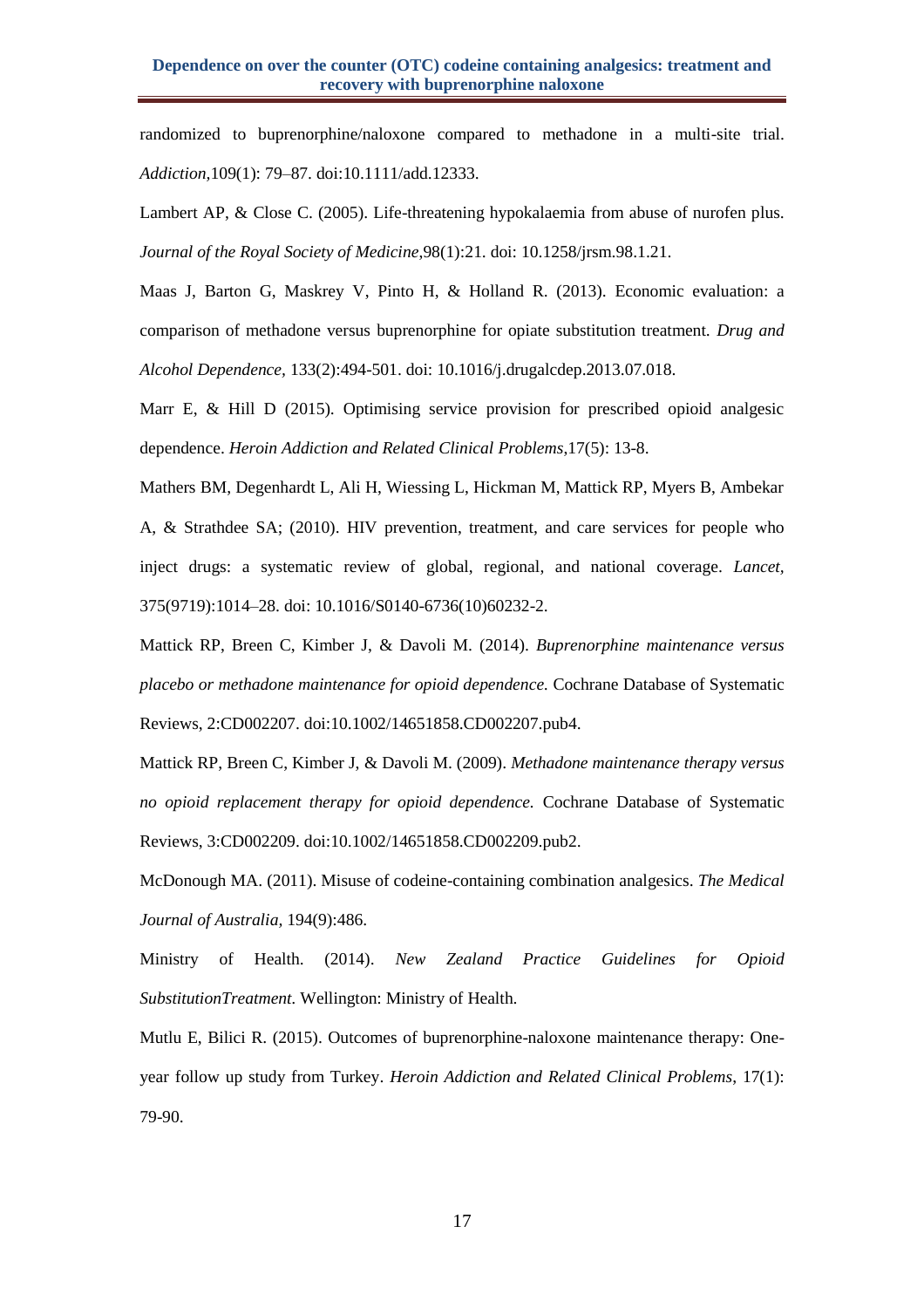Myers B, Siegfried N, & Parry CD. (2003). Over-the-counter and prescription medicine misuse in Cape Town -findings from specialist treatment centres. *South African Medical Journal,* 93(5), 367-70.

National Institute for Health and Clinical Excellence (NICE) (2007). *Drug misuse in over 16s. Opioid detoxification.* Clinical guideline 52. London: NICE.

Ng JL, Morgan DJ, Loh NK, Gan SK, ColemanPL, Ong GS, & Prentice D. (2011). Lifethreatening hypokalaemia associated with ibuprofen-induced renal tubular acidosis. *The Medical Journal of Australia*,194(6):313–6..

Nielsen S, Roxburgh A, Bruno R, Lintzeris N, Jefferson A, Degenhardt L. (2015a). Changes in non-opioid substitution treatment episodes for pharmaceutical opioids and heroin from 2002 to 2011. *Drug and Alcohol Dependence*, 149: 212-9. doi:10.1016/j.drugalcdep.2015.02.004.

Nielsen S, Bruno R, Murnion B, Dunlop A, Degenhardt L, Demirkol A, Muhleisen P, Lintzeris N. (2015b). Treating codeine dependence with buprenorphine: Dose requirements and induction outcomes from a retrospective case series in New South Wales, Australia. *Drug and Alcohol Review*. Early Online. doi: 10.1111/dar.12315.

Nielsen S, Murnion B, Dunlop A, Degenhardt L, Demirkol A, Muhleisen P, Litzeris N. (2015c). Comparing treatment-seeking codeine users and strong opioid users: findings from a novel case series. *Drug and Alcohol Review*,34(3):304–11. doi: 10.1111/dar.12315.

Nielsen S, Cameron J, & Pahoki S. (2013). Opportunities and challenges: Over-the-counter codeine supply from the codeine consumer's perspective. *The International Journal of Pharmacy Practice,* 21(3), 161-8. doi: 10,1111/j.2042-7174.2012.00247.x.

Nielsen S, Hillhouse M, Mooney L, Fahey J, Ling W. (2012). Comparing buprenorphine induction experience with heroin and prescription opioid users. *Journal of Substance Abuse Treatment,* 43(3):285–90. doi: 10.1016/j.jsat.2011.12.009.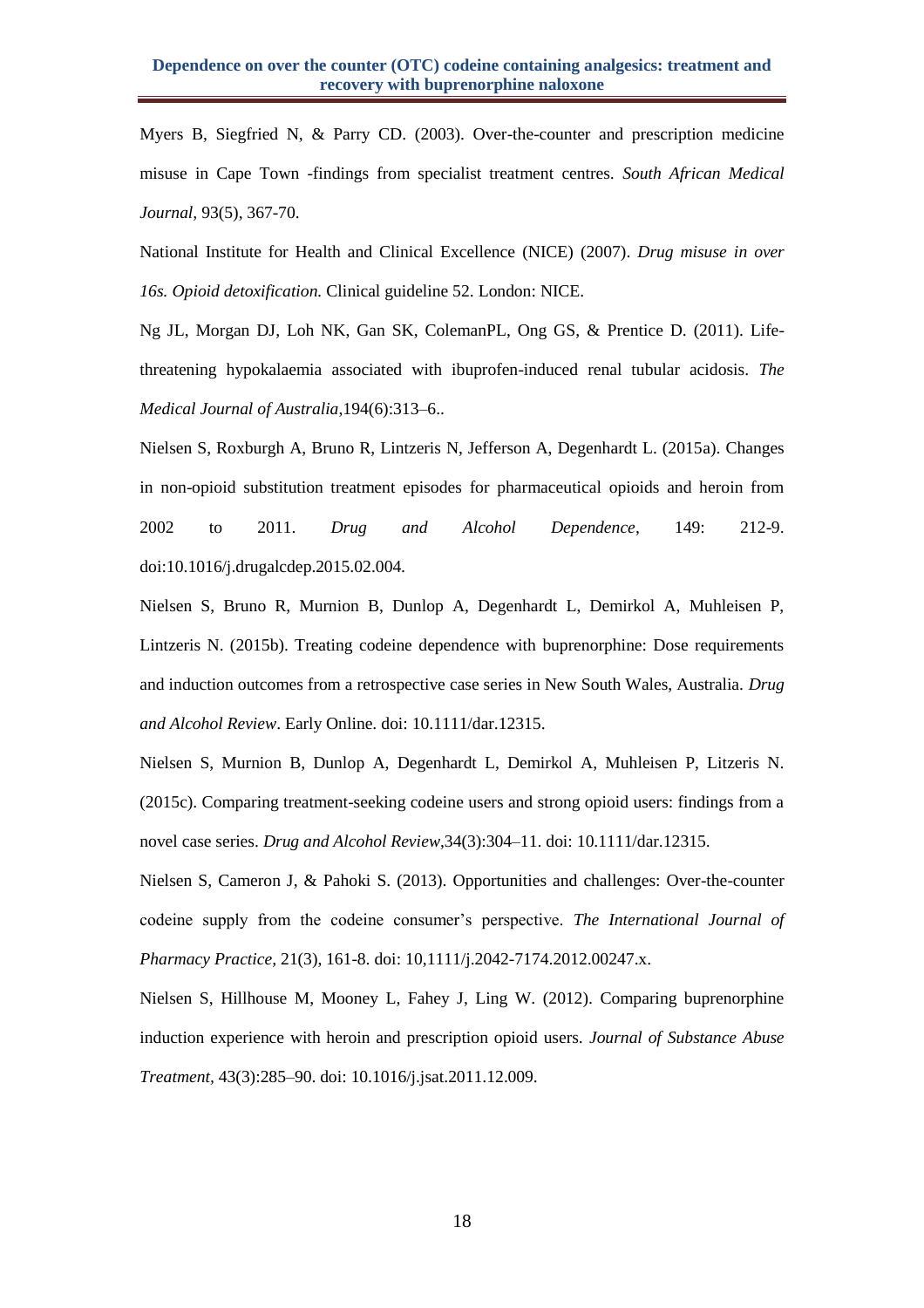Nielsen S, Cameron J, & Lee N. (2011). Characteristics of a nontreatment-seeking sample of over-the-counter codeine users: implications for intervention and prevention. *Journal of Opioid Management*, 7(5): 363-370.

Nielsen, S., Cameron, & Pahoki, S. (2010). *Over-the-counter codeine dependence.*  Melbourne, Australia: The Turning Point Alcohol and Drugs Centre.

Pilgrim JL, Dobbin M, Drummer OH. (2013). Fatal misuse of codeine-ibuprofen analgesics in Victoria, Australia. *The Medical Journal of Australia*, 199(5):329–31. doi:10.5694/mja12.11843

Reed K, Bond A, Witton J, Cornish R, Hickman M, & Strang J. (2011). *The changing use of prescribed benzodiazepines and z-drugs and of over-the-counter codeine-containing products in England: a structured review of published English and international evidence and available data to inform consideration of the extent of dependence and harm.* London. National Addiction Centre.

Riksheim M, Gossop M, & Clausen T. (2013). From methadone to buprenorphine: changes during a 10 year period within a national opioid maintenance treatment programme. *Journal of Substance Abuse Treatment,* 46(3):291–4. doi: 10.1016/j.jsat.2013.10.006.

Sigmon SC, Dunn KE, Badger GJ, Heil SH, & Higgins ST. (2009). Brief buprenorphine detoxification for the treatment of prescription opioid dependence: a pilot study. *Addictive Behaviours,*34(3):304–11. doi: 10.1016/j.addbeh.2008.11.017.

Soyka M. (2015). New developments in the management of opioid dependence: focus on sublingual buprenorphine-naloxone. *Substance Abuse and Rehabilitation,* 6:1-14. doi: 10.2147/SAR.S45585.

Stannard C (2013). Opioids in the UK: what's the problem? *BMJ,* 347:f5108. doi: 10.1136/bmj.f5108

Van Hout MC. (2015) Nod and Wave: an Internet study of the codeine intoxication phenomenon. *International Journal of Drug Policy,* 26 (1),67-77. doi:10.1016/j.drugpo.2014.06.016.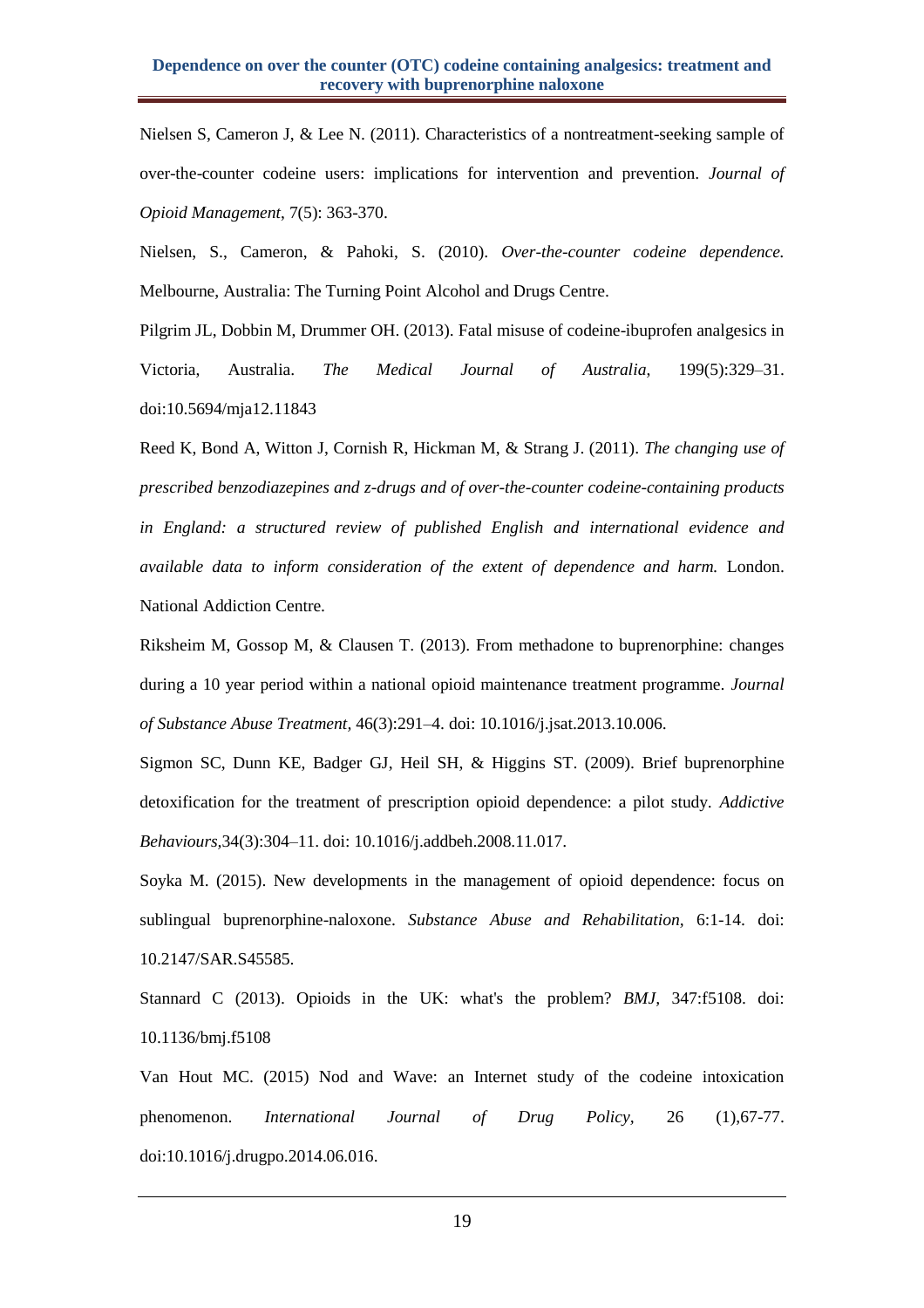Van Hout MC, Bergin M, Foley M, Rich E, Rapca AI, Harris R, & Norman I. (2014). *A Scoping Review of Codeine Use, Misuse and Dependence, final report.* CODEMISUSED Project European Commission 7th Framework Programme, EU. Brussels.

Van Hout MC, Horan A,Santlal K, Rich E, Bergin M. (2015a). 'Codeine is my Companion': Misuse and dependence on codeine containing medicines in Ireland. *Irish Journal of Psychological Medicine.* Early Online.

Van Hout MC, Rich E, Dada S, Bergin M. (2015b). Codeine is my Helper: A qualitative study of pharmacy access and codeine misuse in South Africa. *Qualitative Health Research.* Early Online. doi: 10.1177/1049732315613764

Van Hout MC, & Norman I. (2015). Misuse of non-prescription codeine containing products: Recommendations for detection and reduction of risk in community pharmacies. *International Journal of Drug Policy*, Early Online. doi: 10.1016/j.drugpo.2015.09.007.

Weiss RD, Potter JS, Fiellin D, Byrne M, Connery HS, Dickinson W, Gardin J, Griffin ML, Gourevitch MNm Haller DL, Hasson AL, Huang Z, Jacobs P, Kosinski AS, Lindblad R, McCance-Katz EF, Provost SE, Selzer J, Somoza EC, Sonne SC, & Ling W. (2011). Adjunctive counseling during brief and extended buprenorphine-naloxone treatment for presciption opioid dependence: a 2-phase randomized controlled trial. *Archives of General Psychiatry,* 68(12):1238–46. doi: 10.1001/archgenpsychiatry.2011.121

Wright NMJ, Sheard L, Tompkins CNE, Adams CE, Allgar VL, & Oldham NS. (2007). Buprenorphine versus dihydrocodeine for opiate detoxification in primary care: a randomised controlled trial. *BMC Family Practice*, 8:3. doi:10.1186/1471-2296-8-3.g